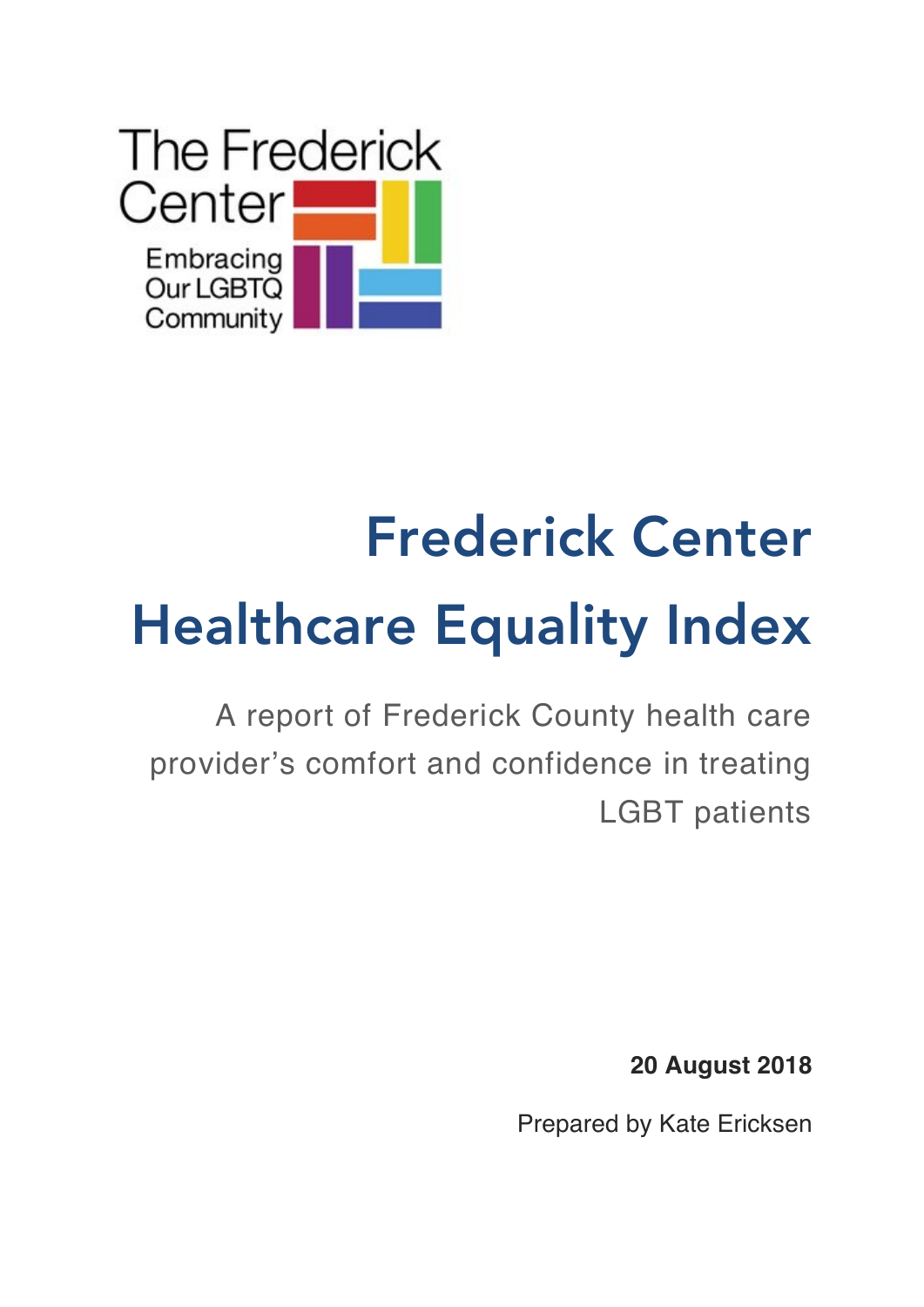### **Acknowledgements**

We would like to thank the following people for their contribution to the distribution of the survey used to collect data for this report: Rissah Watkins, Janet Harding, and Barbara Brookmyer. We would also like to thank all of the health care providers who participated in the survey. Your contributions were invaluable to our goal of ensuring health care equality for the LGBT community in Frederick County.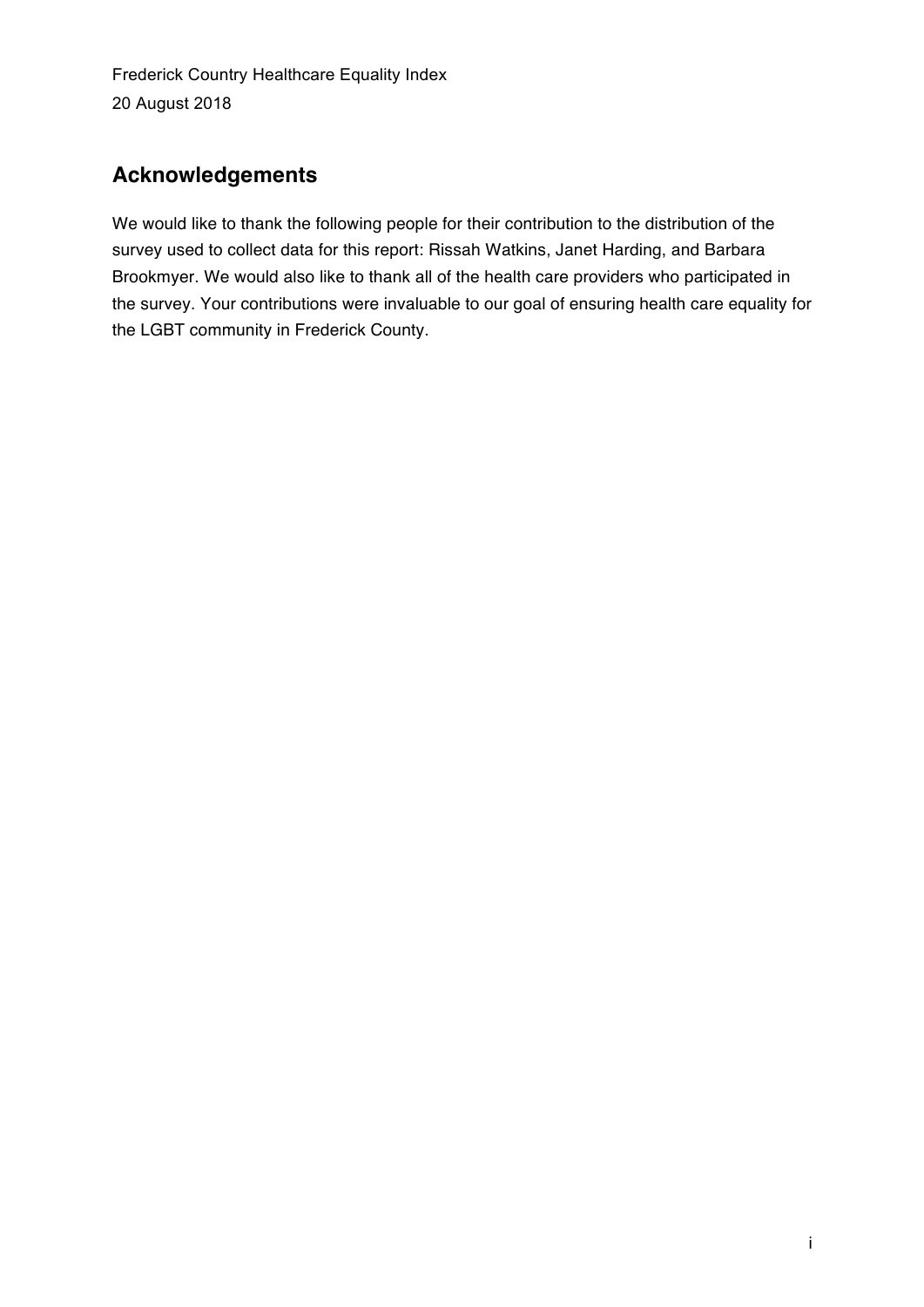# **Table of Contents**

| 1              |     | $\label{lem:1} \text{Introduction} \,\, \ldots \,\, \ldots \,\, \ldots \,\, \ldots \,\, \ldots \,\, \ldots \,\, \ldots \,\, \ldots \,\, \ldots \,\, \ldots \,\, \ldots \,\, \ldots \,\, \ldots \,\, \ldots \,\, \ldots \,\, \ldots \,\, \ldots \,\, \ldots \,\, \ldots \,\, \ldots \,\, \ldots \,\, \ldots \,\, \ldots \,\, \ldots \,\, \ldots \,\, \ldots \,\, \ldots \,\, \ldots \,\, \ldots \,\, \ldots \,\, \ldots \,\, \ldots \,\, \ldots \,\, \ldots \,\, \$ |  |  |  |  |
|----------------|-----|--------------------------------------------------------------------------------------------------------------------------------------------------------------------------------------------------------------------------------------------------------------------------------------------------------------------------------------------------------------------------------------------------------------------------------------------------------------------|--|--|--|--|
|                | 1.1 |                                                                                                                                                                                                                                                                                                                                                                                                                                                                    |  |  |  |  |
|                | 1.2 |                                                                                                                                                                                                                                                                                                                                                                                                                                                                    |  |  |  |  |
| $\overline{2}$ |     |                                                                                                                                                                                                                                                                                                                                                                                                                                                                    |  |  |  |  |
|                | 2.1 |                                                                                                                                                                                                                                                                                                                                                                                                                                                                    |  |  |  |  |
|                | 2.3 |                                                                                                                                                                                                                                                                                                                                                                                                                                                                    |  |  |  |  |
|                | 2.4 |                                                                                                                                                                                                                                                                                                                                                                                                                                                                    |  |  |  |  |
|                | 2.6 |                                                                                                                                                                                                                                                                                                                                                                                                                                                                    |  |  |  |  |
|                | 2.7 |                                                                                                                                                                                                                                                                                                                                                                                                                                                                    |  |  |  |  |
| 3              |     |                                                                                                                                                                                                                                                                                                                                                                                                                                                                    |  |  |  |  |
|                | 3.1 |                                                                                                                                                                                                                                                                                                                                                                                                                                                                    |  |  |  |  |
|                | 3.2 |                                                                                                                                                                                                                                                                                                                                                                                                                                                                    |  |  |  |  |
|                | 3.3 |                                                                                                                                                                                                                                                                                                                                                                                                                                                                    |  |  |  |  |
|                | 3.4 |                                                                                                                                                                                                                                                                                                                                                                                                                                                                    |  |  |  |  |
| 4              |     |                                                                                                                                                                                                                                                                                                                                                                                                                                                                    |  |  |  |  |
| 5              |     |                                                                                                                                                                                                                                                                                                                                                                                                                                                                    |  |  |  |  |
| 6              |     |                                                                                                                                                                                                                                                                                                                                                                                                                                                                    |  |  |  |  |
| $\overline{7}$ |     |                                                                                                                                                                                                                                                                                                                                                                                                                                                                    |  |  |  |  |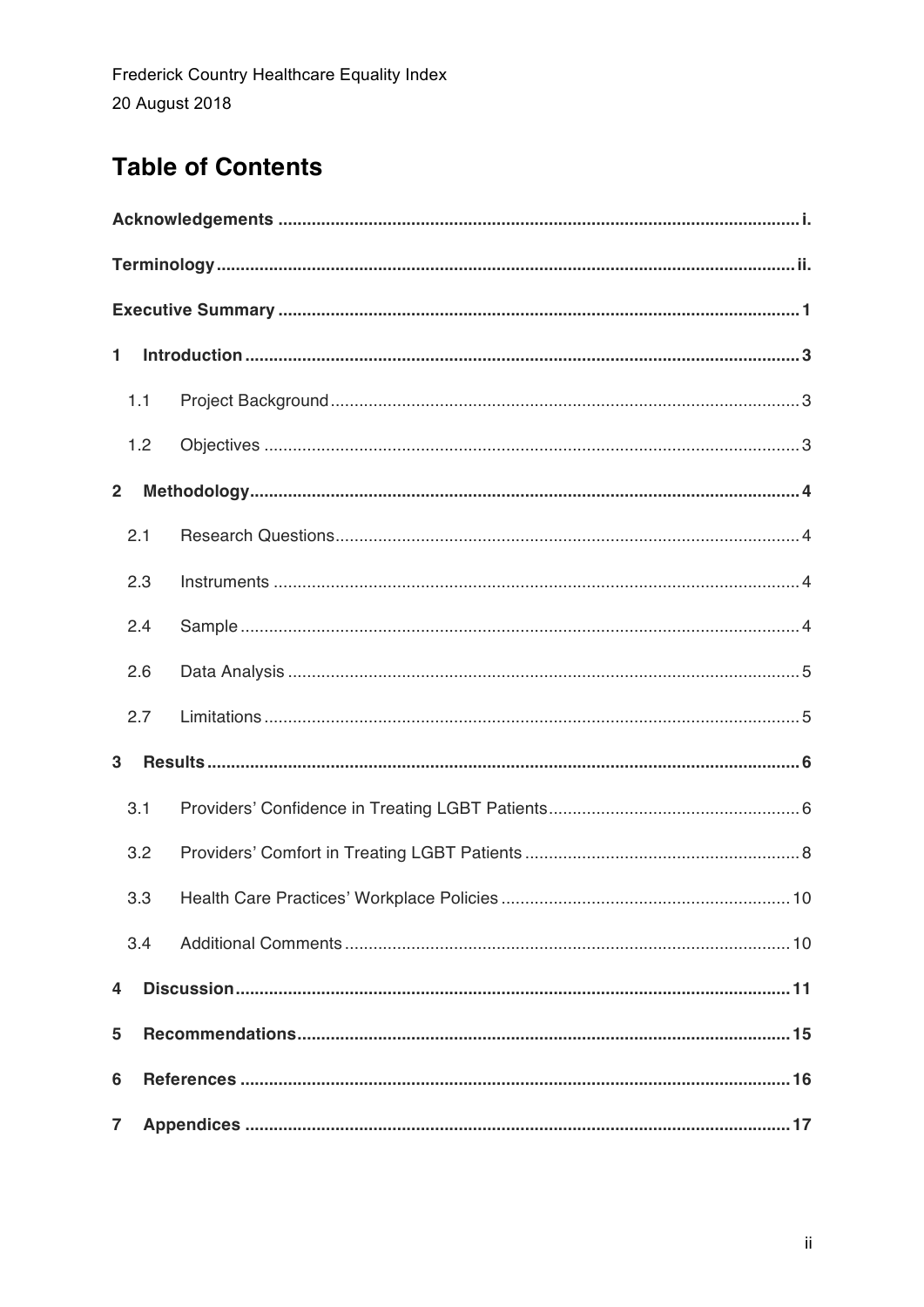### **Terminology**

**Gay**: A person who is emotionally, romantically or sexually attracted to members of the same gender.

**Lesbian**: A woman who is emotionally, romantically or sexually attracted to other women.

**Bisexual**: A person who is emotionally, romantically or sexually attracted to more than one sex or gender.

**Transgender**: A term for people whose gender identity and/or expression is different from cultural expectations based on the sex they were assigned at birth (ie. someone who was assigned male at birth, but identifies and presents as a woman).

**LGBT:** Umbrella term for lesbian, gay, bisexual, and transgender

**Sex**: The genetic and anatomical characteristics with which people are born, typically labeled ―male or ―female.

**Gender Identity**: One's innermost concept of self as male, female, a blend of both or neither – how individuals perceive themselves and what they call themselves. One's gender identity can be the same or different from their sex assigned at birth.

**Gender Expression**: The external appearance of one's gender identity, usually expressed through behavior, clothing, haircut or voice, and which may or may not conform to socially defined behaviors and characteristics typically associated with being either masculine or feminine.

**Gender Non-Binary**: An umbrella term for people whose gender identity is different from the traditional gender categories (male or female).

**Transition**: The process through which transgender people begin to live as the gender with which they identify, rather than the one typically associated with their sex assigned at birth. Transitions may include any combination of physical, social, and medical processes. Medical transition may include medical components like hormone therapy and gender affirmation surgeries.

**Gender Affirmation Surgery**: The surgical procedure (or procedures) by which a transgender person's physical appearance and function of their existing sexual characteristics are altered to resemble that socially associated with their identified gender.

**MSM (Men who have sex with men)**: Used primarily in the health care field to classify men who identify as heterosexual, but engage in sexual activity with other men.

**WSW (Women who have sex with women)**: Used primarily in the health care field to classify women who identify as heterosexual, but engage in sexual activity with other women.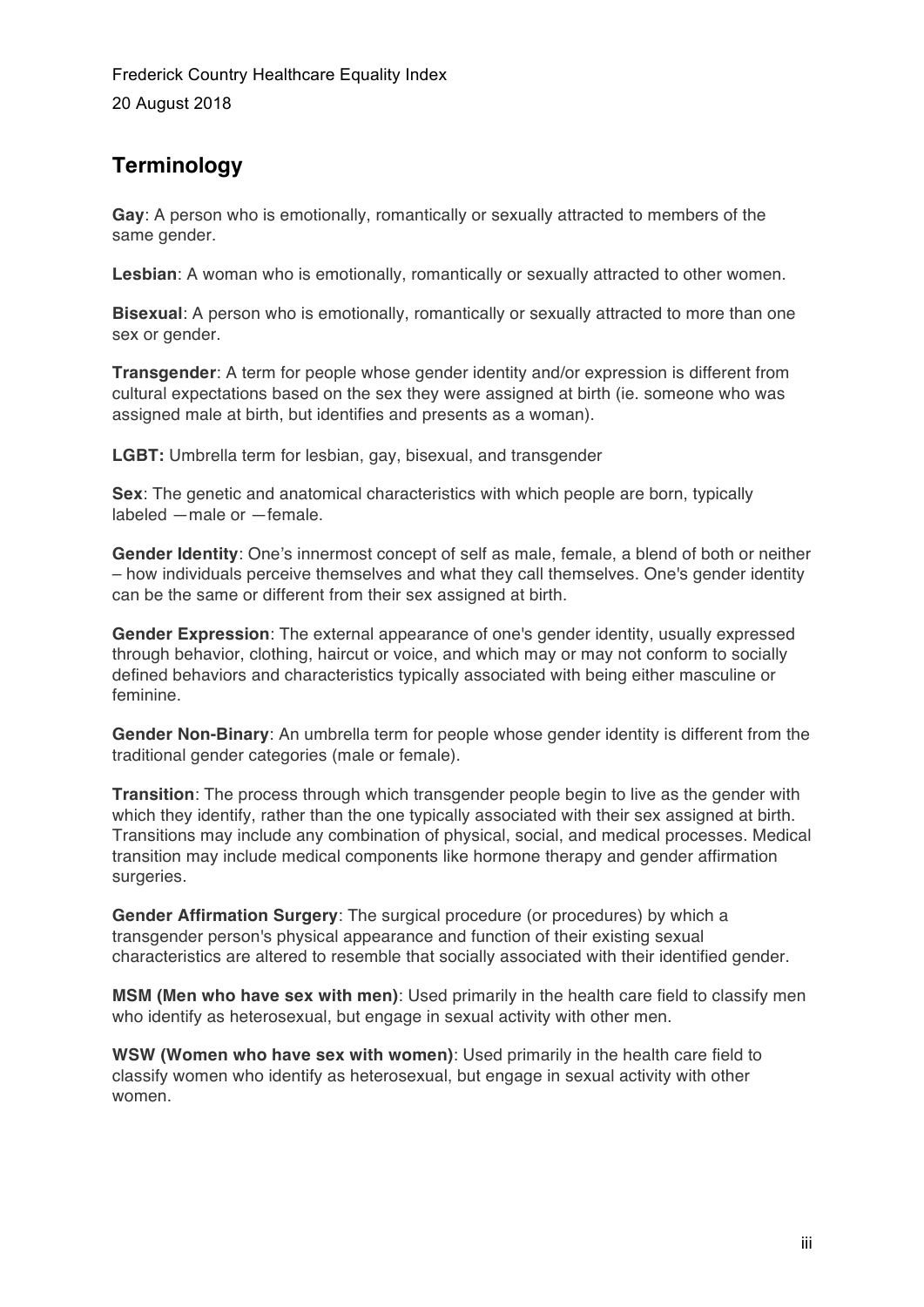# Executive Summary

### **Background**

In order to address word of mouth accounts from Frederick County community members and nationwide reports on LGBT health care inequality, The Frederick Center created the Healthcare Equality Index to identify disparities in health care for LGBT populations in Frederick County. It was designed to analyse Frederick County health care providers' comfort and confidence in treating LGBT patients in order to locate broader patterns of discrimination.

Using the data collected from this survey, which is specific to Frederick County, we can develop tailored programs for health care providers to help them create affirming medical experiences and optimally serve the needs of their LGBT patients.

# **Methodology**

This project utilized quantitative methods through the use of survey to collect data from health care providers in Frederick County. A survey instrument was dispersed to hospitals, schools, and other health care offices throughout the county. The sample size consists of 108 responses that were collected from August 2017 to July 2018 by the Frederick Center.

# **Key Findings**

- A majority of respondents are *comfortable* treating LGBT patients, with the greatest levels of discomfort being the treatment of transgender/non-binary patients.
- A majority of respondents are comfortable asking LGBT patients about their sexual orientation or gender identity. However, in practice, the people reporting being comfortable asked patients about sexual orientation just over 50% of the time and asked about gender identify just over 30% of the time.
- A majority of respondents are *confident* treating LGBT patients. Notably, higher percentages of respondents lacked *confidence* even though they are *comfortable* treating LGBT patients. Respondents reported the least levels of confidence in the treatment of transgender/non-binary patients.
- Improvement is needed in the number of practices that have intake forms that affirm LGBT patients and policies that include LGBT patients.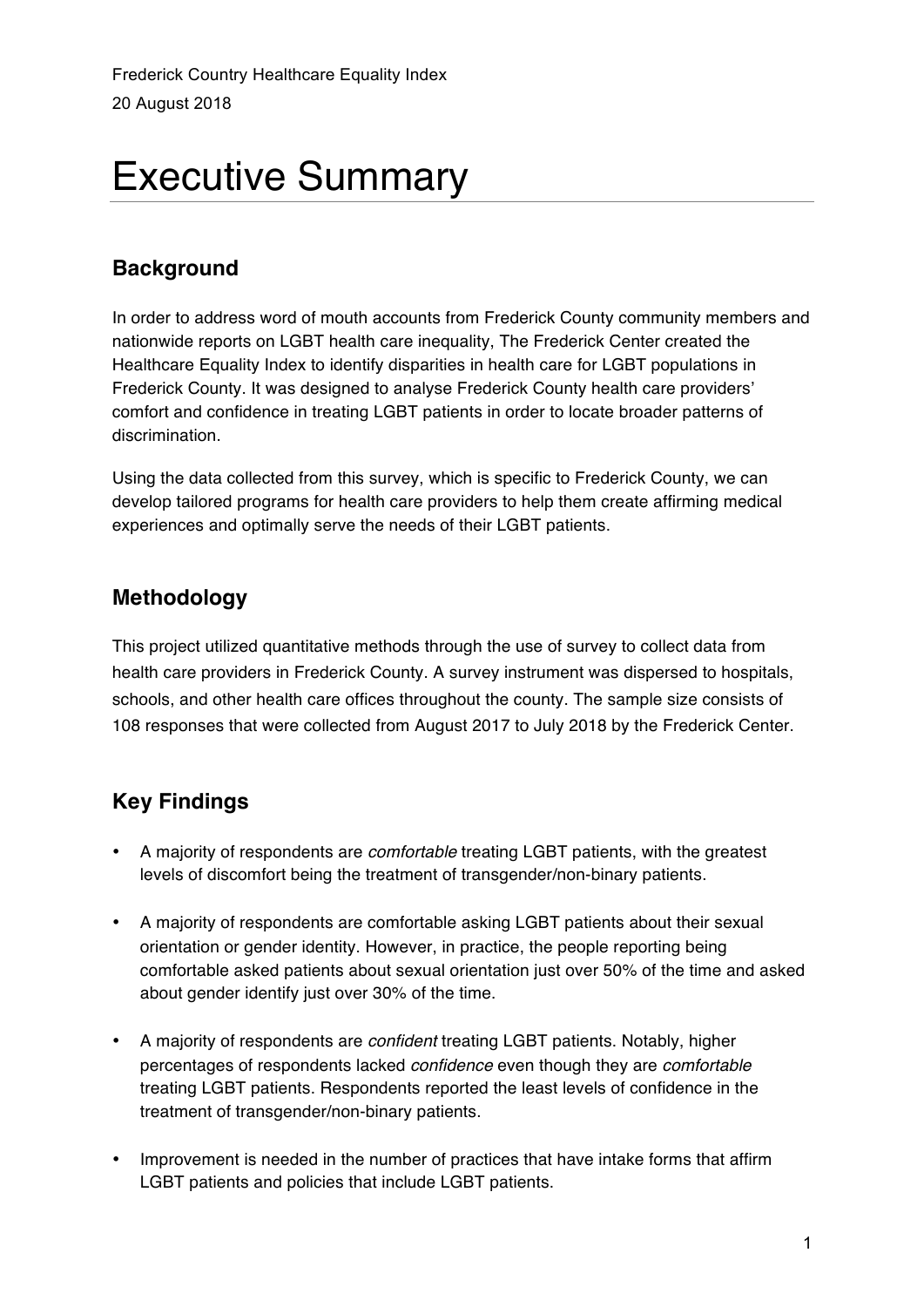- There is a significant lack of training offered to medical providers on LGBT health issues and how to interact with LGBT patients in an affirming manner.
- Health care providers in Frederick County are unaware that disparities in LGBT healthcare exist and thus may be unintentionally perpetuating them.

### **Key Recommendations**

- Frederick County health care providers should partner with The Frederick Center to organize training sessions on the LGBT community, health disparities, and approaches that can be employed by the practice to affirm LGBT patients.
- Frederick Memorial Hospital should identify one or more of its affiliate practices to become a center of excellence in the treatment of LGB and transgender patients.
- All health care providers should be aware of and able to refer patients and patient families to the non-medical peer support programs operated by The Frederick Center.
- The Frederick County Department of Health, Frederick Memorial Hospital, or both should undertake a campaign to encourage all medical providers to update policies and intake forms that consider and affirm LGBT people, and possibly include templates that these organizations can use.
- Understanding that responses cannot be mandated, any subsequent HEI survey should be co-organized by and championed by FMH and its senior staff in order to improve the response rate.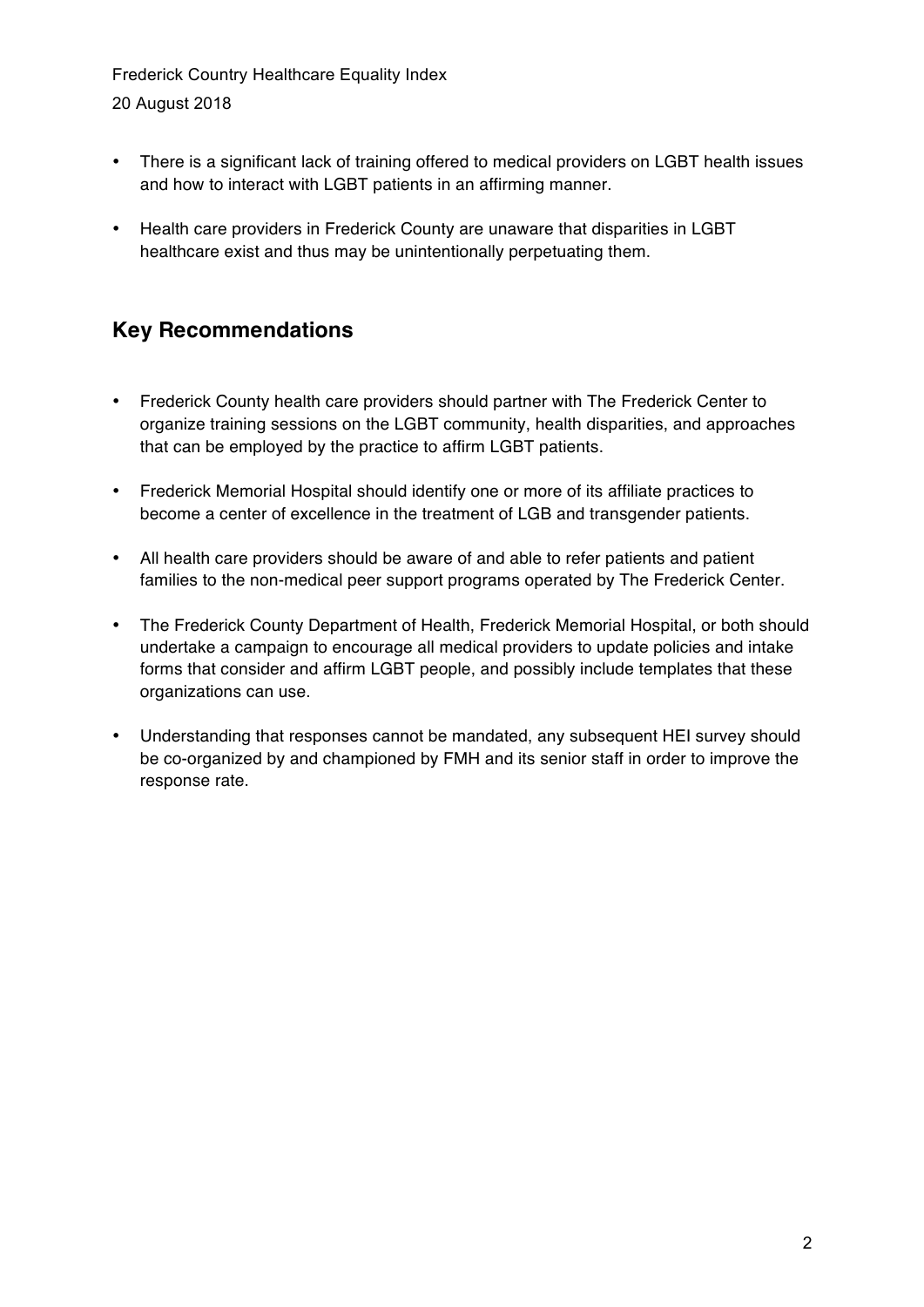# 1 Introduction

### **1.1 Background**

Based on word of mouth accounts from the LGBT community in Frederick County, the Frederick Center undertook the Frederick County Healthcare Equality Index to identify disparities in health care for LGBT patients. This study focuses on the perspective of health care providers practicing in Frederick County and was designed to analyze health care providers' comfort and confidence in delivering health services to their LGBT patients.

This project was conducted, in part, to corroborate anecdotal reports by LGBT community members and put them into context with nationwide reports on health care inequality. LGBT patients more frequently avoid the doctor due to discrimination, face higher rates of depression and anxiety, and report lower rates of mammography and Pap smear screenings, among several other issues<sup>1</sup>. Despite these disparities, only 47% of health care facilities have policies that outline procedures and practices aimed at eliminating bias and insensitivity when treating LGBT patients, according to the Human Rights Campaign's nationwide study of LGBT health care disparities $^2$ .

With the data specific to Frederick County, we can develop programs for health care providers to help them create affirming medical experiences and optimally serve the needs of their LGBT patients. This, in turn, will expand the pool of local medical services to LGBT community members who now are forced to travel to Baltimore and Washington, DC, for care as well as help address gaps in medical outcomes between straight and LGBT patients.

The study was developed by Peter Brehm and Kate Ericksen, working through the Frederick Center, a 501(c)(3) organization that serves the Lesbian, Gay, Bisexual, Transgender (LGBT) community and its allies.

# **1.2 Objectives**

The objectives of the Frederick Center Healthcare Equality Index are to:

- Identify Frederick County health care providers' gaps in comfort and confidence when treating LGBT patients
- Use this data to develop programs for health care providers to educate them on how to best serve the needs of their LGBT patients

 $^1$  Data from "Understanding the Health Needs of LGBT People." See Section 6 References.<br><sup>2</sup> Data from the "Healthcare Equality Index 2018." See Section 6 References.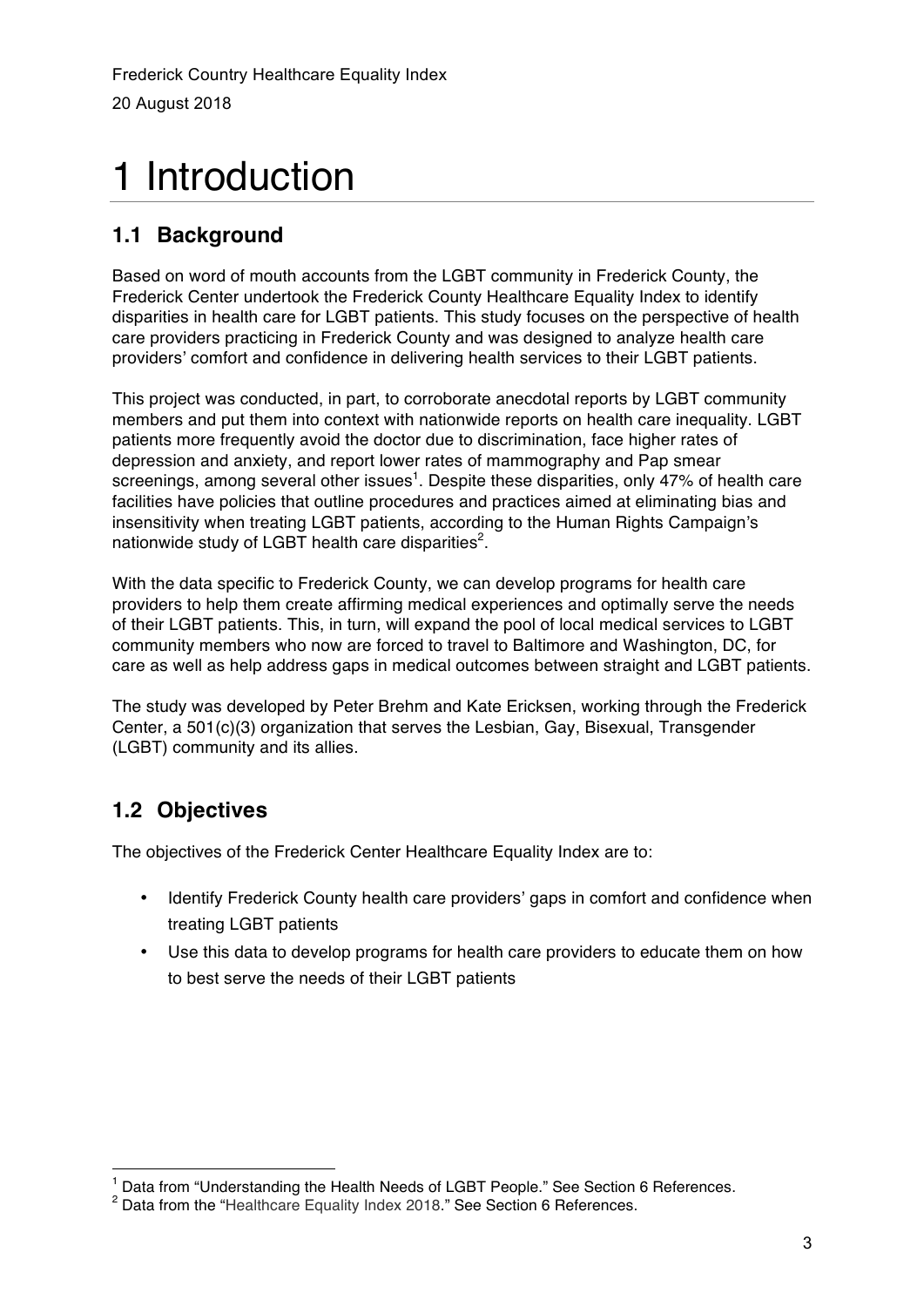# 2 Methodology

### **2.1 Research Questions**

The research questions to be answered by the Frederick Center Healthcare Equality Index are as follows:

- 1. What are Frederick County health care providers' level of comfort in treating LGBT patients? (i.e. do biases impact providers while treating LGBT patients?
- 2. What are Frederick County health care providers' level of confidence in treating LGBT patients? (i.e. how knowledgeable are providers about health care problems specific to the LGBT patients?)
- 3. What are health care practices' workplace policies in regard to LGBT health?

# **2.2 Instruments**

The Frederick Center Healthcare Equality Index used quantitative methods through the use of survey to answer the research questions provided above. A survey instrument, facilitated through Survey Monkey, was created to collect participants' data. This instrument was developed by Kate Ericksen and Peter Brehm,

See Appendix 7.1 at the end of the report for the full survey instrument.

# **2.3 Sample**

The survey was open to all health care providers, excluding dentists and mental health providers, in Frederick County. The sample was random, consisting of health care providers who volunteered to participate. The survey was advertised to employees in several health care establishments in Frederick County, including the Frederick County Health Department, Frederick Memorial Hospital, and Frederick County Public Schools, but it was open to providers practicing elsewhere as well. There was no necessary control group.

The sample size for this project is 108. Using the total population of Frederick County health care providers, 4,677<sup>3</sup>, this research has an 85% confidence level, and a 7% margin of error.

<sup>&</sup>lt;sup>3</sup> Data from US census data. See Section 6 References.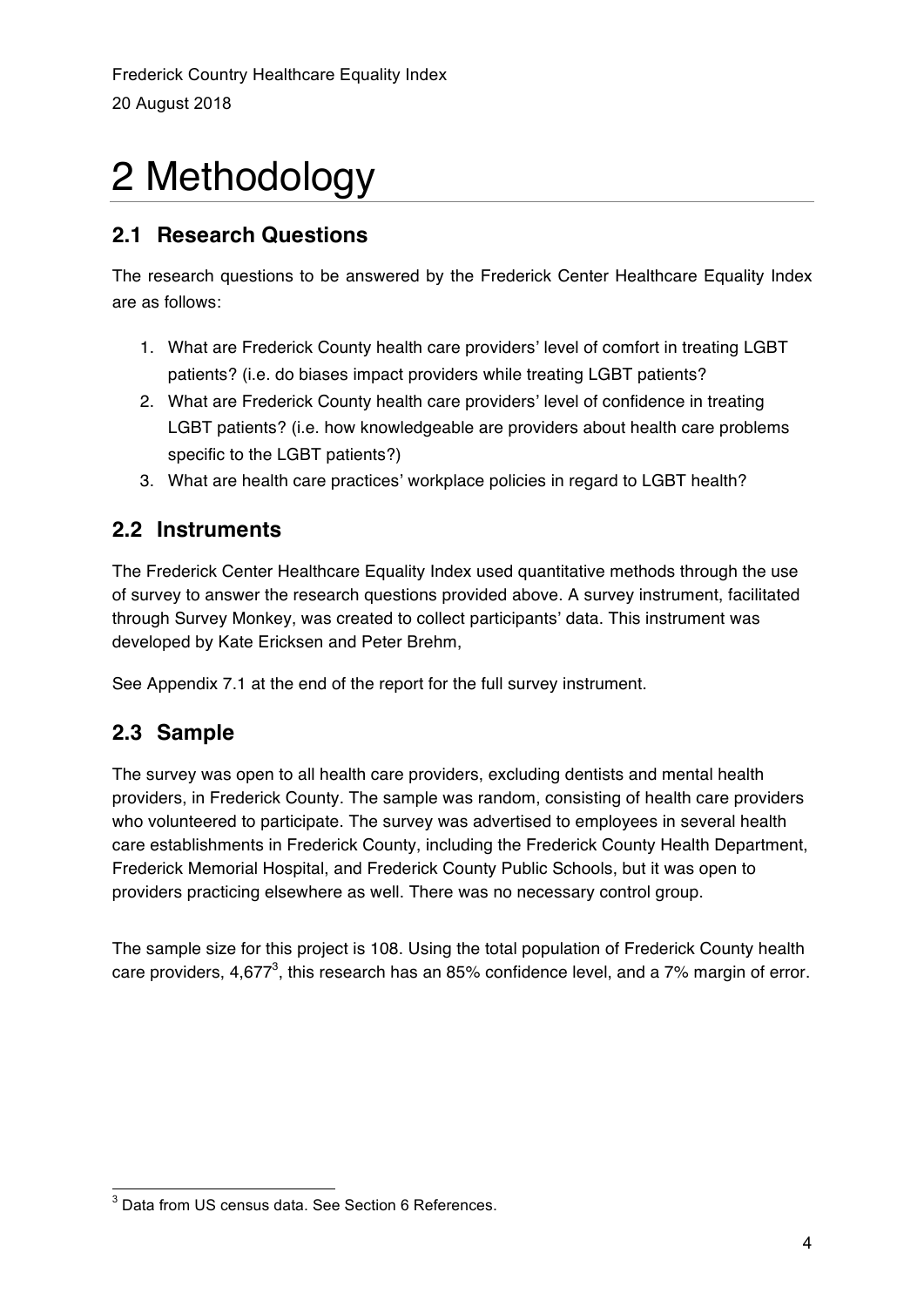# **2.4 Data Analysis**

This data was collected online. Tools provided by Survey Monkey were used to assist in the sorting of the data. The data was analysed by Kate Ericksen, and no statistical tests were used beyond generating the sample size.

# **2.5 Limitations**

This project was limited in its ability to distribute the survey to every health care provider in Frederick County. The survey was only advertised in larger institutions that agreed to assist with the project: the Frederick County Health Department, Frederick Memorial Hospital, and Frederick County Public Schools. As such, the respondents are a skewed to be from these institutions, and fewer practitioners in smaller practices are represented.

Although the survey was completely anonymous, participants may have not been truthful in their responses due to the sensitivity of the topic. Additionally, the data is self-reported, so unconscious biases may have interfered with respondents' own perceptions of their comfort and confidence in treating LGBT patients.

Lastly, due to the scope of the project, this report does not consider participants' differences in race, class, and other identity factors that significantly influence access to quality health care.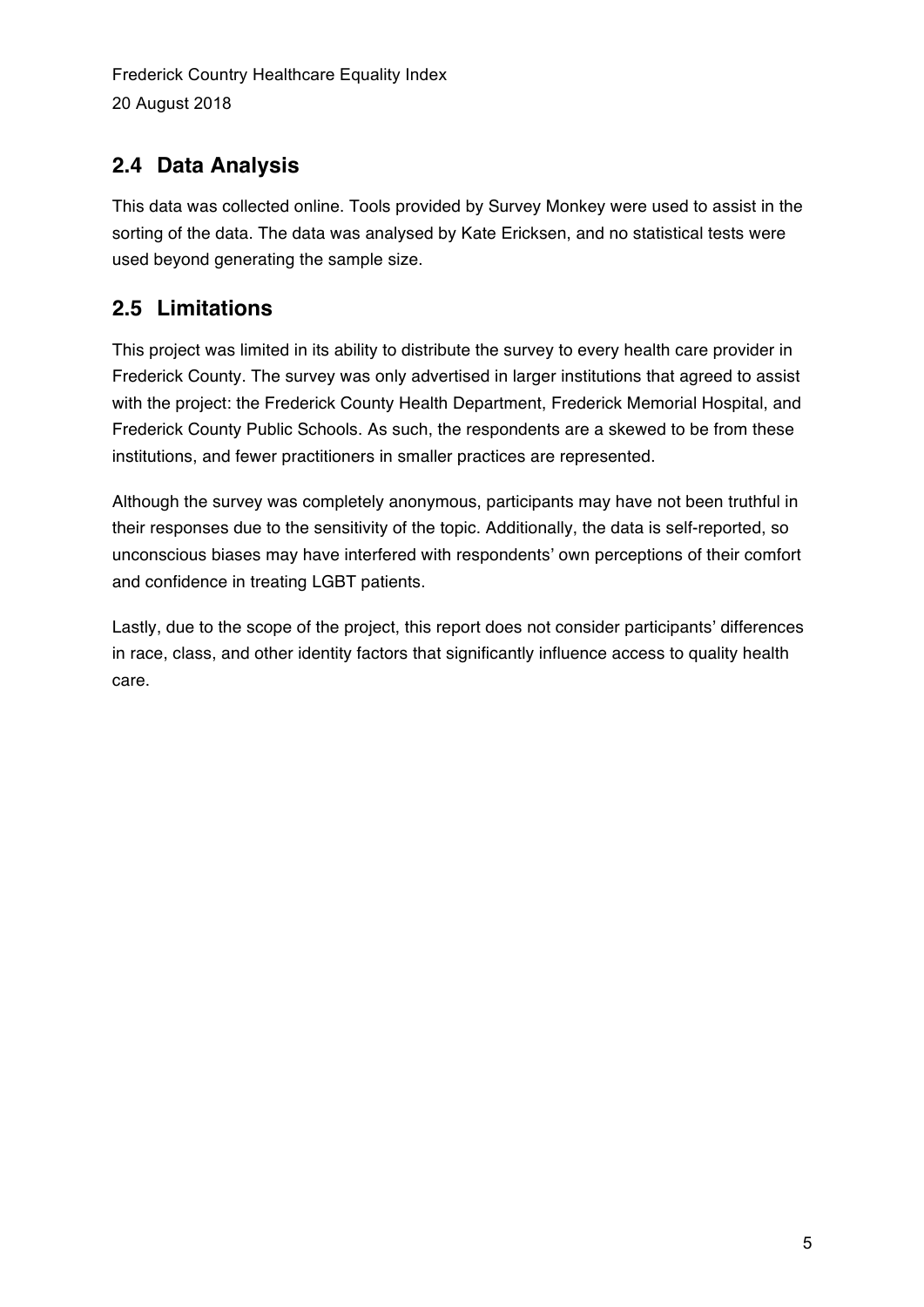# 3 Results

**3.1** Health care providers' level of *comfort* in treating LGBT patients (i.e. do biases impact providers' treatment of LGBT patients**)**



- In every category, over 80% of respondents indicated that they felt "comfortable" or "very comfortable" when treating patients with various LGBT identities.
- The categories of transgender women, transgender men, and gender non-binary people received the most responses of discomfort. Around 10% of respondents indicated that they felt "uncomfortable" or "very uncomfortable" working with transgender women, transgender men, and gender non-binary people.

#### **Figure 2**

| How often have you                                                                                    | <b>Often</b> | <b>Sometimes</b> | <b>Rarely</b> | <b>Never</b> | $N/A^*$ |
|-------------------------------------------------------------------------------------------------------|--------------|------------------|---------------|--------------|---------|
| Referred an LGB patient to another<br>provider because you felt uncomfortable<br>treating them        | 2%           | $0\%$            | 2%            | 72%          | 21%     |
| Referred a transgender patient to another<br>provider because you felt uncomfortable<br>treating them | 1%           | 0%               | 3%            | 66%          | 28%     |

**\*N/A was selected if provider had never treated a LGB or transgender patient**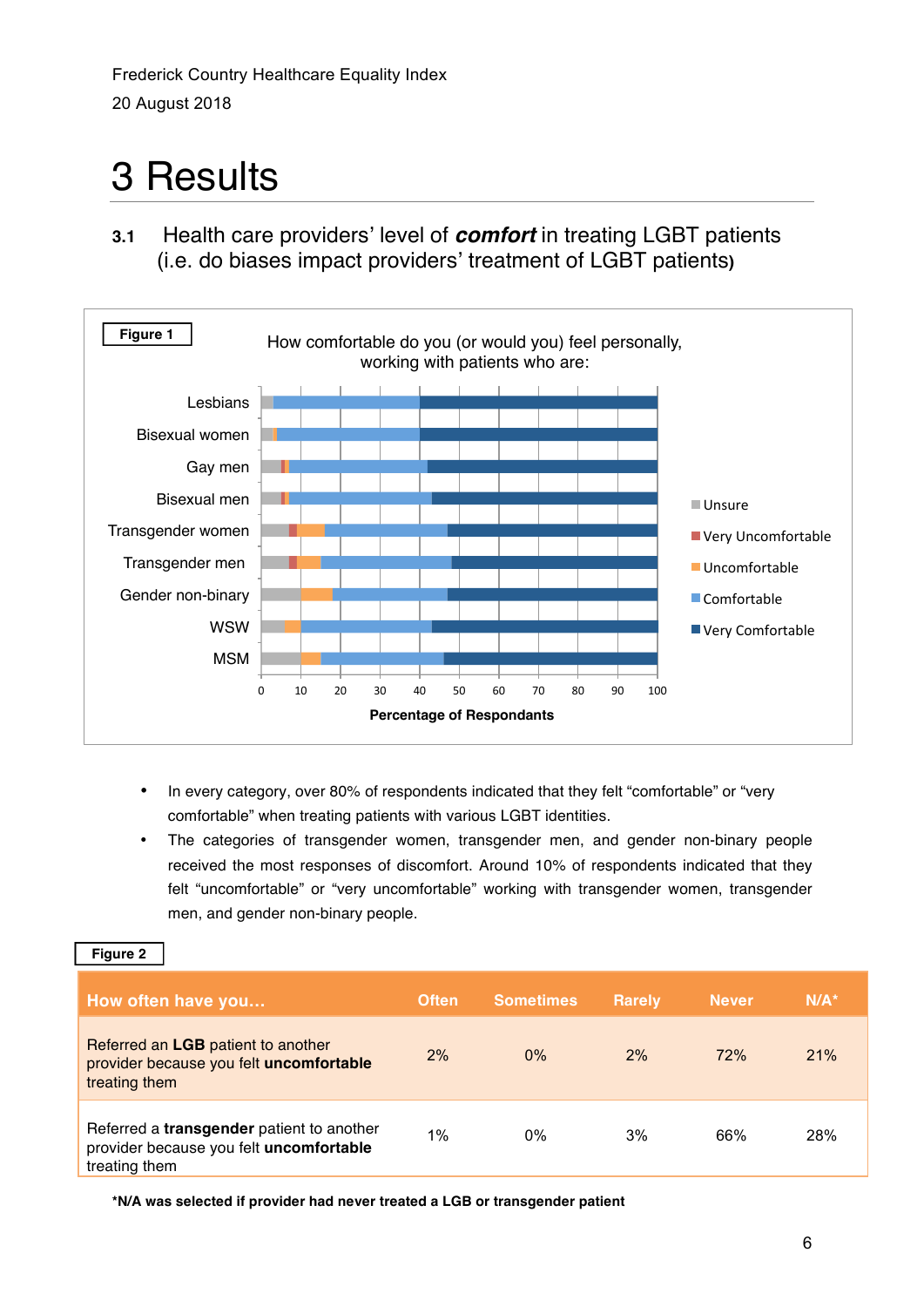

- 74% of respondents indicated that they felt "comfortable" or "very comfortable" asking about their patients' sexual orientation
- 70% of respondents indicated that they felt "comfortable" or "very comfortable" asking about their patients' gender identity

**The following chart shows the data of respondents who indicated they were "comfortable" or "very comfortable" asking about patients' sexual orientation and gender identity:**

| Figure 5                                      |              |                  |               |              |  |  |  |
|-----------------------------------------------|--------------|------------------|---------------|--------------|--|--|--|
| In the past year, how often have you          |              |                  |               |              |  |  |  |
|                                               | <b>Often</b> | <b>Sometimes</b> | <b>Rarely</b> | <b>Never</b> |  |  |  |
| Asked patients about their sexual orientation | 20%          | 36%              | 17%           | 26%          |  |  |  |
| Asked patients about their gender identity    | 13%          | 17%              | 27%           | 42%          |  |  |  |

**The following chart shows the data of respondents who indicated they were "uncomfortable" or "very uncomfortable" asking about patients' sexual orientation and gender identity:**

| Figure 6                                |              |                  |               |              |  |  |  |  |
|-----------------------------------------|--------------|------------------|---------------|--------------|--|--|--|--|
| In the past year, how often have you    |              |                  |               |              |  |  |  |  |
|                                         | <b>Often</b> | <b>Sometimes</b> | <b>Rarely</b> | <b>Never</b> |  |  |  |  |
| Asked patients about sexual orientation | $0\%$        | 10%              | 19%           | 71%          |  |  |  |  |
| Asked patients about gender identity    | $0\%$        | $0\%$            | 10%           | 90%          |  |  |  |  |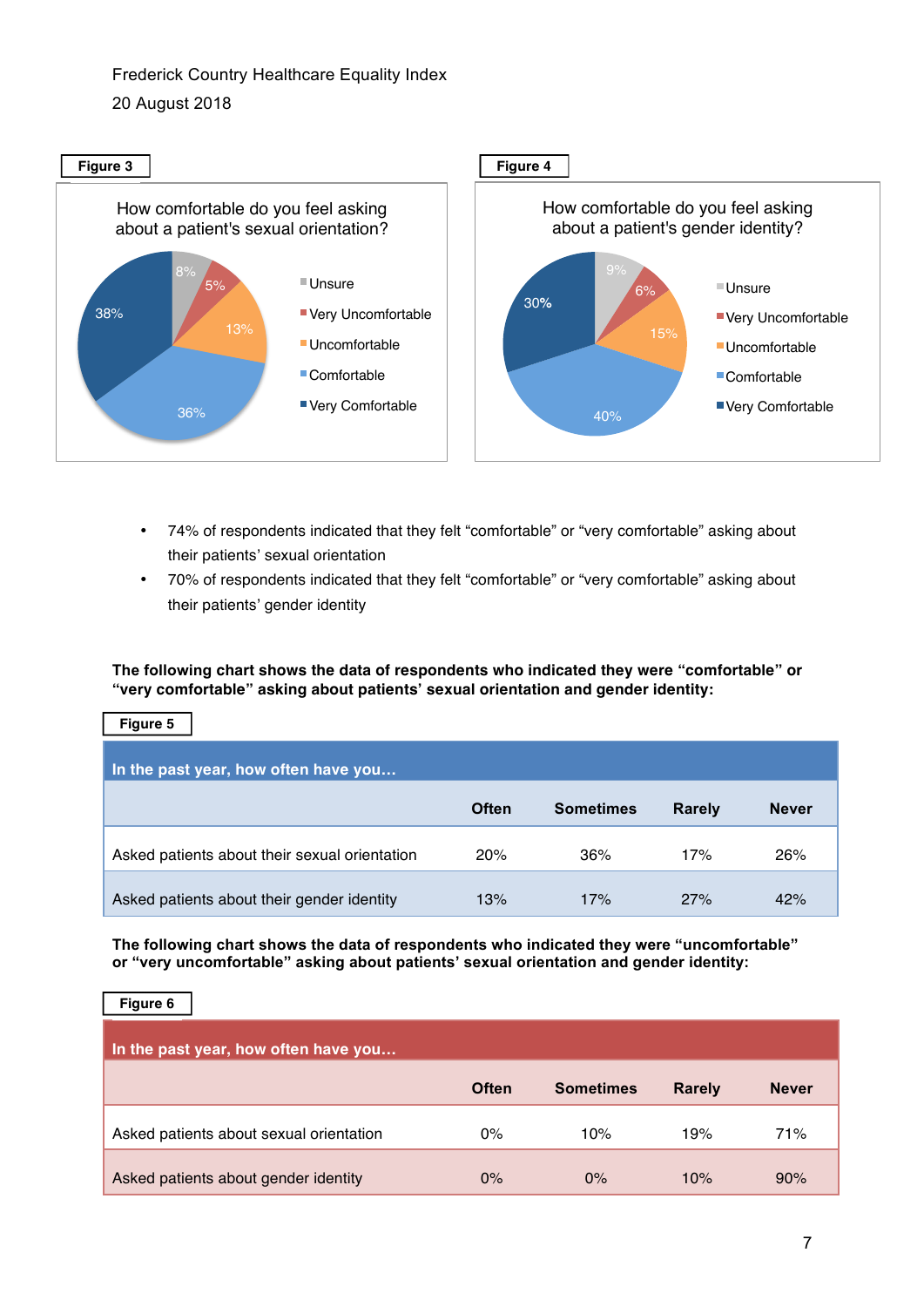**3.2** Health care providers' level of *confidence* in treating LGBT patients (i.e. how knowledgeable are providers about health care problems specific to the LGBT patients)



- In every category, more respondents reported feeling "unconfident" or "very unconfident" than "uncomfortable" or "very uncomfortable" in treating LGBT patients
- The categories of transgender women, transgender men, and gender non-binary people received the most responses of confidence. Around 1 in 5 respondents indicated that they felt "unconfident" or "very unconfident" working with transgender women, transgender men, and gender non-binary people.

| How often have you                                                                                                                  | <b>Often</b> | <b>Sometimes</b> | <b>Rarely</b> | <b>Never</b> | $N/A^*$ |
|-------------------------------------------------------------------------------------------------------------------------------------|--------------|------------------|---------------|--------------|---------|
| Referred an LGB patient to another<br>provider because you felt that you did not<br>have the <b>confidence</b> to treat them        | $1\%$        | 3%               | $1\%$         | 71%          | 21%     |
| Referred a transgender patient to another<br>provider because you felt that you did not<br>have the <b>confidence</b> to treat them | $1\%$        | $1\%$            | $1\%$         | 67%          | 28%     |

**\*N/A was selected if provider had never treated a LGB or transgender patient**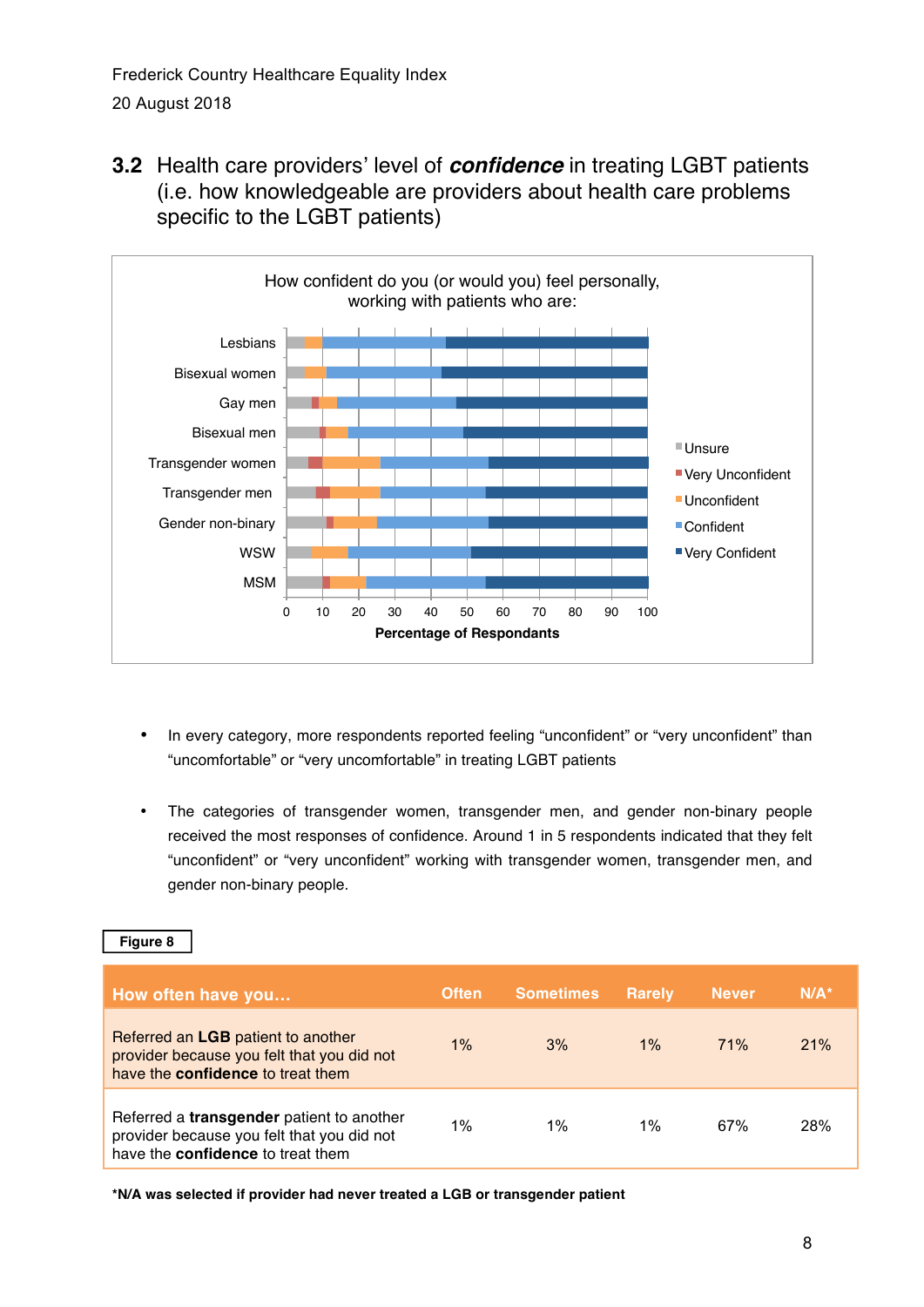The following T/F statements ask about proven facts. These were used to test respondents' knowledge on known LGBT health issues to see if their self-reporting of confidence on LGBT health issues was accurate.

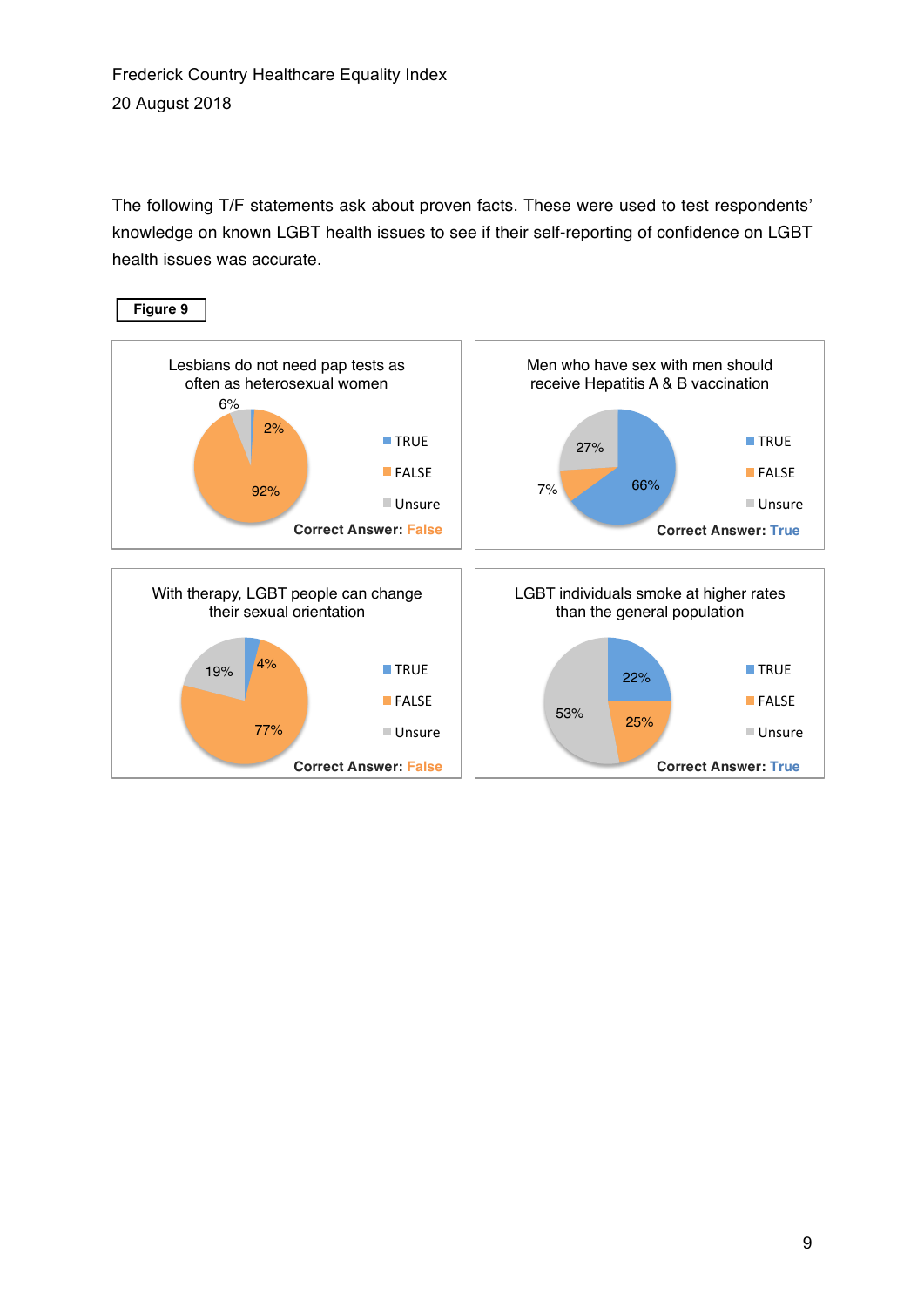### **3.3** Health care practices' workplace policies in regard to LGBT health

| Figure 10                                              |            |           |               |
|--------------------------------------------------------|------------|-----------|---------------|
| Do forms (written or electronic) ask for the patients' | <b>Yes</b> | <b>No</b> | <b>Unsure</b> |
| <b>Sexual Orientation</b>                              | 21%        | 60%       | 19%           |
| <b>Gender Identity</b>                                 | 11%        | 50%       | 39%           |

**Figure 11**

| Is there a written policy that prohibits patient<br>discrimination on the basis of | <b>Yes</b> | <b>No</b> | <b>Unsure</b> |
|------------------------------------------------------------------------------------|------------|-----------|---------------|
| <b>Sexual Orientation</b>                                                          | 52%        | 12%       | 36%           |
| <b>Gender Identity</b>                                                             | 44%        | 12%       | 44%           |

**Figure 12**

| Does your current practice setting provide                | <b>Yes</b> | No. | <b>Unsure</b> |
|-----------------------------------------------------------|------------|-----|---------------|
| <b>Staff training/in-service about LGBT health issues</b> | 23%        | 47% | 29%           |
| <b>LGBT-specific cultural competency or sensitivity</b>   | 24%        | 48% | 28%           |

### **3.4** Additional comments on survey

An optional section at the end of the survey provided space for respondents to make additional comments. The following two comments show that some health care providers do not believe that health care disparities for LGBT populations is an issue that should be addressed.

- "It seems as though the [survey] questions were insinuating health care providers do not treat patients of the LGBT community equally"
- "We as a society have made things to be more then what they are. No one asks me the last time I slept with a male because I am heterosexual. Why should I ask anyone else who they sleep with and what gender they want to be"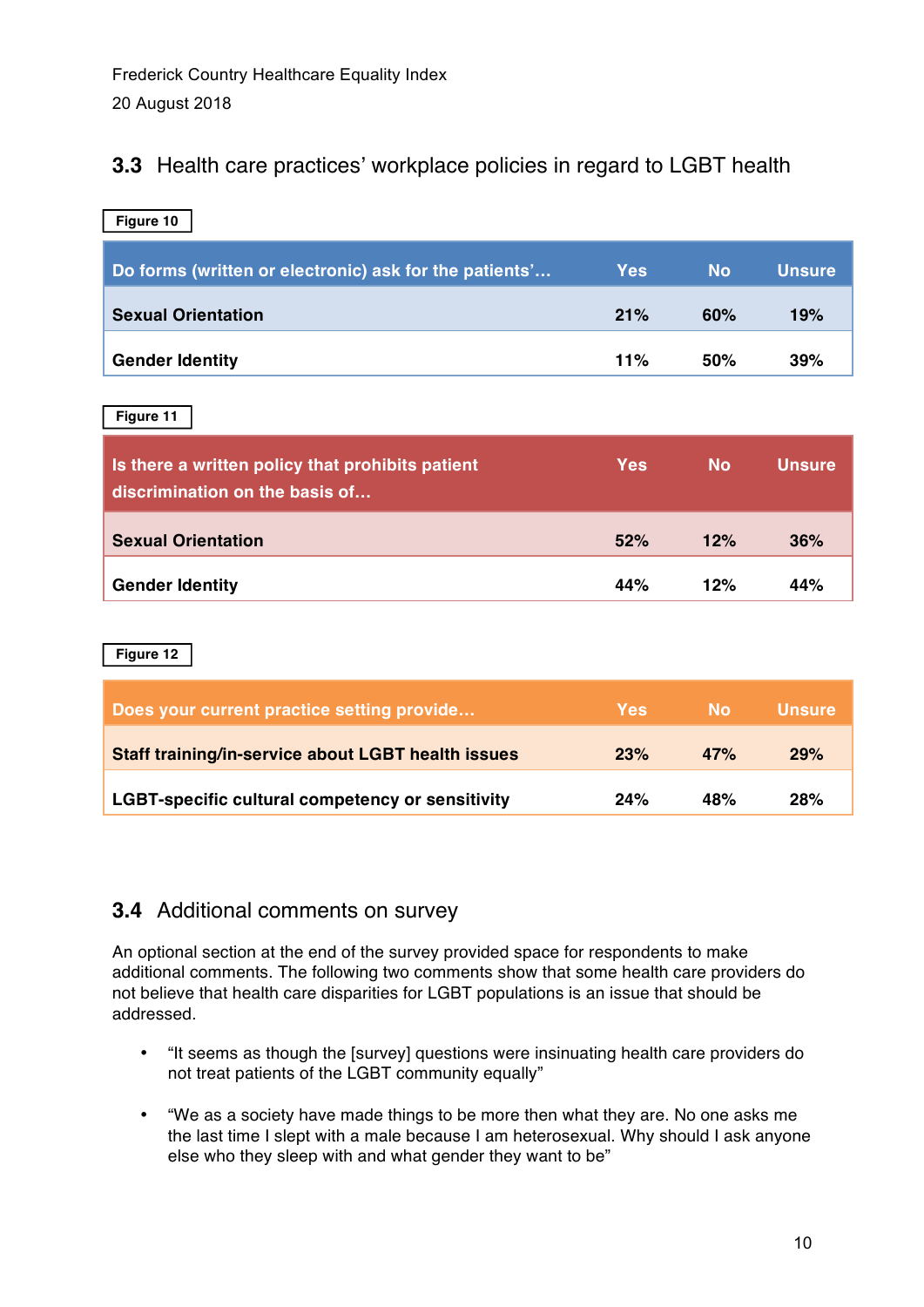# 4 Discussion

#### **4.1 Health care providers' level of** *comfort* **in treating LGBT patients**

According to data presented in Figure 1, overall, health care providers indicated that they felt comfortable in treating LGBT patients.

- For LGB identities, over 90% of respondents reported that they were "comfortable" or "very comfortable" in treating patients with these identities. There are negligible differences in providers' levels of comfort between LGB identities; the percentages are about the same for each category (ex. there's no strong discomfort towards bisexual men as opposed to lesbians).
- For transgender identities, however, there is a decrease in the response rates of comfort. Around 85% of respondents indicated that they were "comfortable" or "very comfortable" treating transgender men, transgender women, and gender non-binary patients. This is a drop of around 10% in comparison to LGB identities.

According to data presented in Figure 2, referring LGBT patients to other providers due to discomfort is rare. Only 4% of respondents had referred LGB clients and transgender clients to other providers in the past year.

Figures 3 and 4 provide data about providers' comfort in asking for patients' sexual orientation and gender identity specifically. There is a drop here in levels of comfort, as compared to providers' overall comfort indicated in Figure 1. Only 74% of providers indicated that they were "comfortable" or "very comfortable" in asking about sexual orientation, and 70% indicated that they were "comfortable" or "very comfortable" in asking about gender identity. That leaves over a quarter of respondents indicating that they were either "uncomfortable," "very uncomfortable," or "unsure" in asking about patients' sexual orientation or gender identity.

- Comfort does not necessarily translate to action. Providers who indicated they were "comfortable" or "very comfortable" in asking about patients' sexual orientation/gender identity were grouped together (Figure 5). In this group, only 20% indicated that they "often" asked about sexual orientation. Over a quarter – 26% – indicated that they never asked patients about sexual orientation. The results are even lower when asking about gender identity. Out of this group, only 13% indicated that they "often" asked about gender identity, and 42% indicated that they "never" asked patients about gender identity.
- Providers who indicated they were "uncomfortable" or "very uncomfortable" in asking about patients' sexual orientation/gender identity were also grouped together (Figure 6). Their responses show drastically lower rates. 0% of these providers indicated that they "often" asked patients' about both sexual orientation and gender identity. 71% indicated that they "never" asked about sexual orientation, while 90% indicated that they "never" asked about gender identity.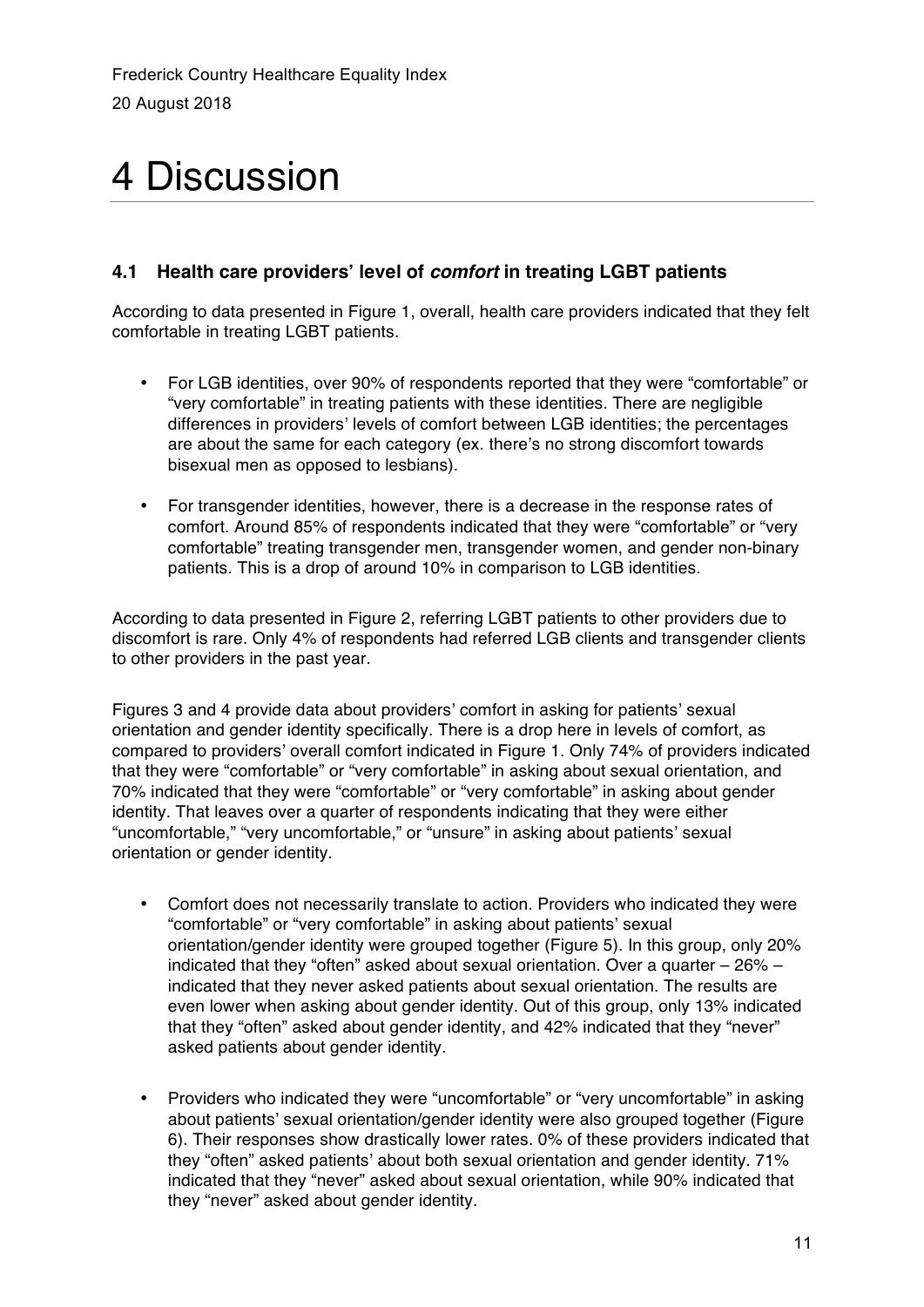• Providers who indicated that they were uncomfortable asking about sexual orientation/gender identity report that they overwhelmingly do *not* ask these questions to patients. Providers who indicated that they were comfortable asking about sexual orientation/gender identity ask these questions to patients at higher rates, but they could still be higher.

In this section, it is important to note that since participation in this survey was voluntary, it is probable that health care providers who were already comfortable with LGBT people made up a majority of the respondents. Although this survey was advertised as being open to all health care providers, those with negative or neutral attitudes toward the LGBT community may have chosen to avoid taking it altogether. Thus, it is likely that the reports on providers' comfort in treating LGBT patients are skewed to portray a population of health care providers that are more comfortable than the reality.

#### **4.2 Health care providers' level of** *confidence* **in treating LGBT patients**

According to data presented in Figure 7, overall, health care providers indicated that they felt confident in treating LGBT patients. However, there are lower rates of confidence than comfort across the board.

- For LGB identities, between 80% and 90% of respondents reported that they were "confident" or "very confident" in treating patients with these identities.
- Around 5% fewer respondents reported being "confident" or "very confident" in treating gay and bisexual men in comparison to lesbian and bisexual women.
- For transgender and non-binary identities, there is a decrease in the response rates of confidence. Around 75% of respondents indicated that they were "confident" or "very confident" in treating transgender and non-binary patients. Nearly a quarter of respondents do not have confidence in treating transgender and non-binary patients.

According to data presented in Figure 8, referring LGBT patients to other providers due to lack of confidence is rare. Only 5% of respondents had referred LGB clients and 3% had referred transgender clients to other providers in the past year.

Figure 9 displays responses to true/false statements. These were used to test respondents' knowledge on proven LGBT health facts to see if their self-reporting of confidence on LGBT health issues reflected their actual knowledge. These results indicate that despite a large indication of confidence from respondents, there is an inconsistency of knowledge on LGBTspecific health issues.

• For the "lesbians do not need pap tests as often as heterosexual women" question, a vast majority of respondents – 92% – answered true, the correct answer.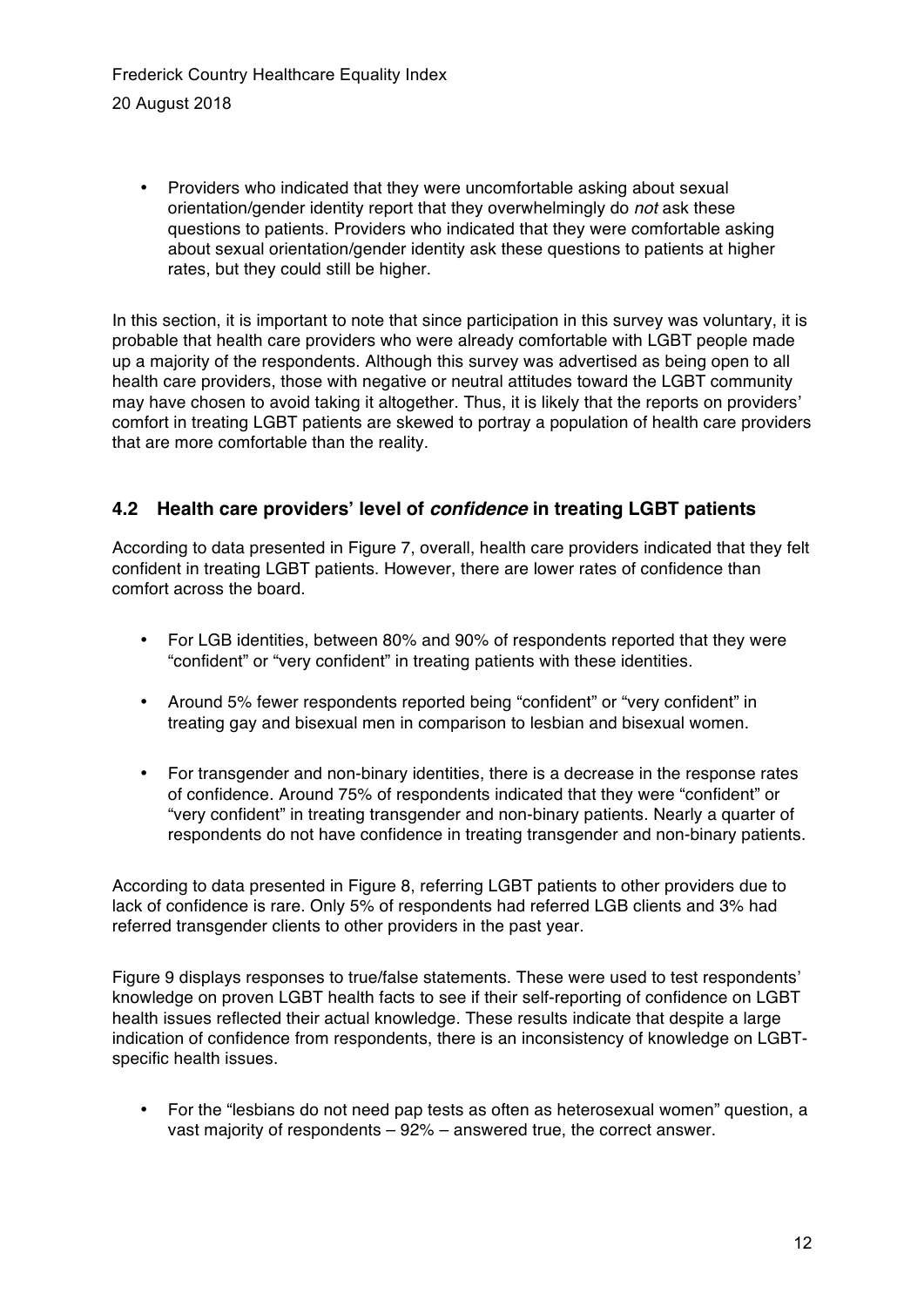- However, only 66% knew that men who have sex with men should receive Hepatitis A & B vaccination.
- A very low percentage, only 22%, knew that LGBT individuals smoke at higher rates than the general population.
- 23% of respondents were either incorrect or unsure about the statement, "with therapy, LGBT people can change their sexual orientation" – meaning that nearly a quarter of respondents were uninformed about the dangers of conversion therapy for LGBT individuals.

#### **4.3 Health care practices' workplace policies in regard to LGBT health**

Figure 10 displays data about whether Frederick County health care practices' medical forms take information about patients' sexual orientation and gender identity. As stated in HRC's Health Equality Index, "to understand and address health care disparities in different populations, it is critical to collect and assess data on these populations." <sup>4</sup> Collecting information about sexual orientation and gender identity "opens opportunities to discuss health issues generally associated with LGBTQ patients such as appropriate preventative screenings, assessments of risk for sexually transmitted infections and HIV, and effective intervention for behavioural health concerns that may be related to experiences of anti-LGBTQ stigma."

According to this data, most health care practices in Frederick County do not collect information on sexual orientation and gender identity, and therefore cannot fully address LGBT health care discrepancies.

- Only 21% of respondents indicated that their practice's forms collect information on sexual orientation.
- Only 11% of respondents indicated that their practice's forms collect information on gender identity.

Having written polices against patient discrimination on the basis of sexual orientation or gender identity ensures a safe environment for LGBT patients. Around half of respondents indicated that their workplaces do not have these policies.

- 52% of respondents indicated that their practice has a written policy against patient discrimination on the basis of sexual orientation.
- 44% of respondents indicated that their practice has a written policy against patient discrimination on the basis of gender identity.

 <sup>4</sup> Data from the "Healthcare Equality Index 2018." See Section 6 References.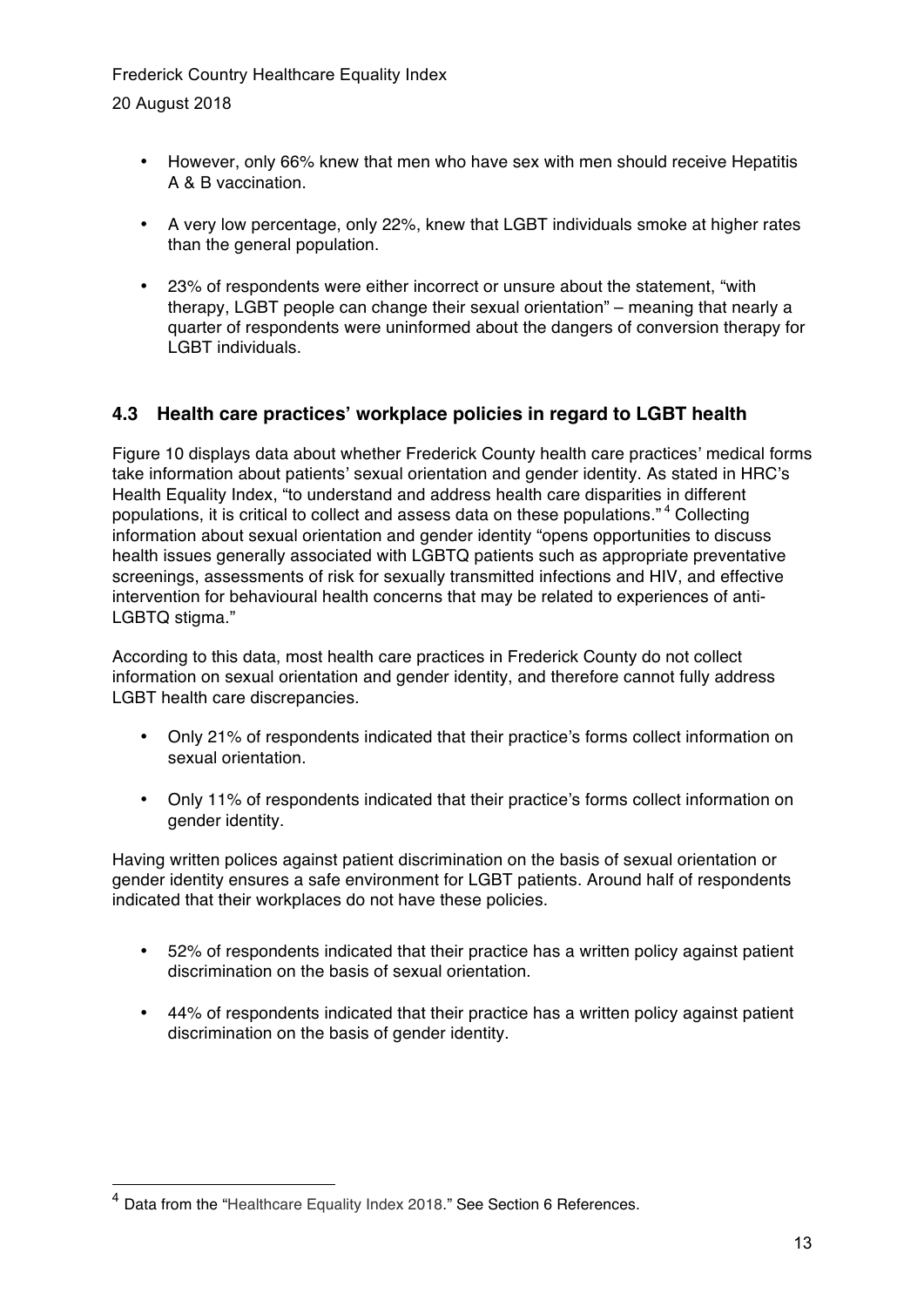Trainings on LGBT health issues and trainings on how to interact with LGBT patients in an affirming manner help health care providers learn how to better treat their LGBT patients. A vast majority of practices do not provide these trainings.

- 23% indicated that their practice has staff training/in-service about LGBT health issues.
- 24% of respondents indicated that their practice has trainings on LGBT-specific cultural competency or sensitivity

#### **4.4 Additional comments on survey**

An optional section allowed respondents to make additional comments to the survey, providing further insight on the mindset of some health care providers in Frederick County. One respondent left a comment indicating that they do not believe that health care providers treat LGBT patients differently, and the other expressed that they do not believe that it is important to distinguish LGBT patients from other patients.

Additionally, providers may have opted to not take the survey due to the fact that they felt that LGBT health care was not a pressing issue. Health care providers with a lack of knowledge on LGBT health disparities are at risk of intentionally or unintentionally perpetuating them. These responses indicate that some health care providers in Frederick County are misinformed about health care disparities for LGBT populations.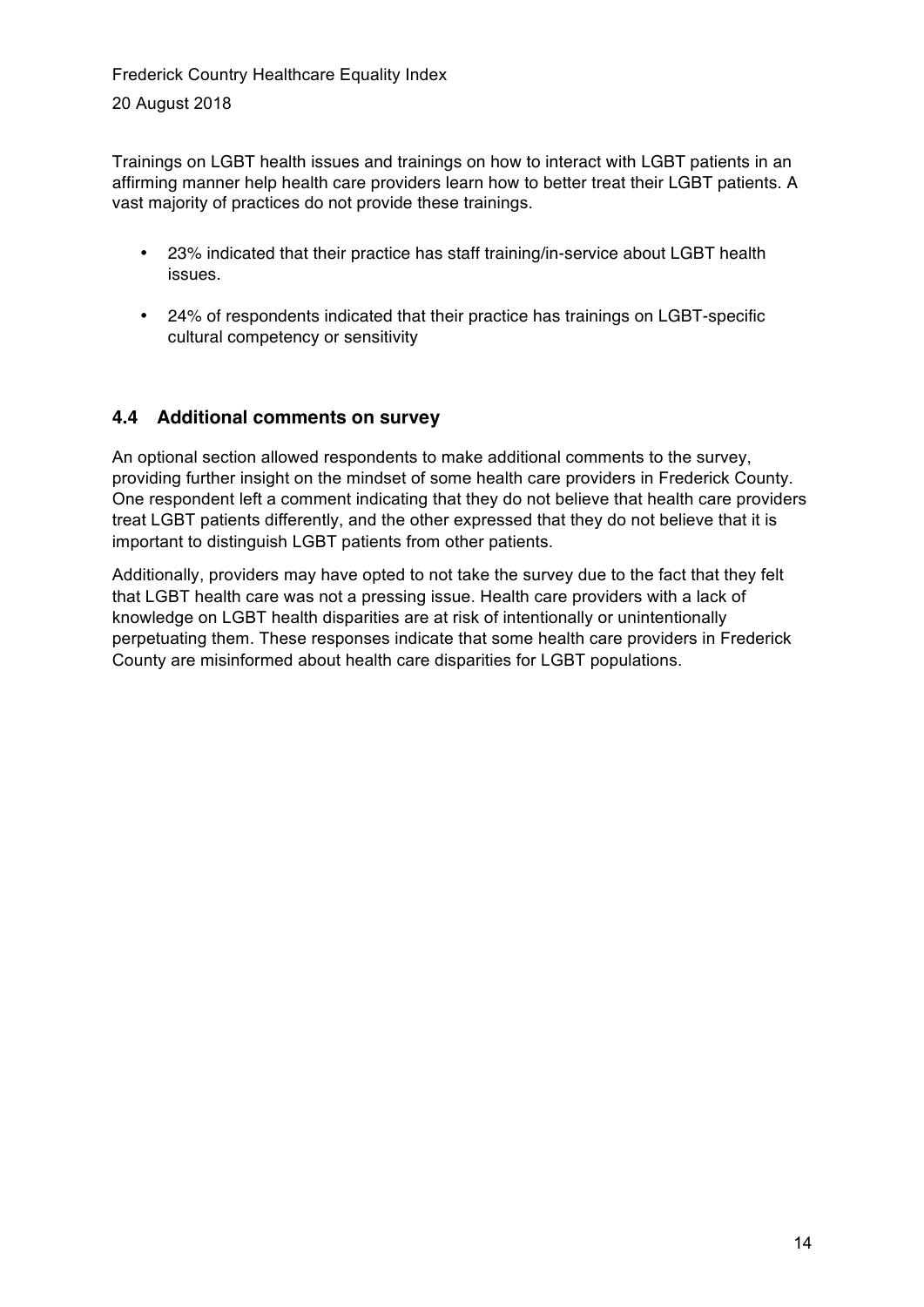# 5 Recommendations

Based on the results from the Frederick Center Healthcare Equality Index, the following recommendations are made.

- 1. Frederick County health care providers should partner with The Frederick Center to organize training sessions on the LGBT community, health disparities, and approaches that can be employed by the practice to affirm LGBT patients.
- 2. Frederick Memorial Hospital (FMH) should identify one or more of its affiliate practices to become a center of excellence in the treatment of transgender patients. FMH should make sure this practice receives not only the training outlined in Recommendation 1 but also training by medical professionals on the treatment of transgender patients. FMH should especially encourage their partners specializing in endocrinology to provide such care since there are currently no known endocrinologists in Frederick who provide hormone replacement therapy following World Professional Association for Transgender Health (WPATH)<sup>5</sup> guidelines. This is an urgent need for the local trans community.
- 3. FMH should identify one or more practices to become a center of excellence in the treatment of LGB patients. FMH should make sure this practice receives not only the training outlined in Recommendation 2 but also training by medical professionals on the treatment of LGB patients, including PrEP.
- 4. All health care providers should be aware of and able to refer patients and patient families to the non-medical peer support programs operated by The Frederick Center.
- 5. The Frederick County Department of Health, Frederick Memorial Hospital, or both should undertake a campaign to encourage all medical providers to update policies and intake forms that consider and affirm LGBT people, and possibly include templates that these organizations can use.
- 6. Understanding that responses cannot be mandated, any subsequent HEI survey should be co-organized by and championed by FMH and its senior staff in order to improve the response rate.

 <sup>5</sup> See "World Professional Association for Transgender Health, Standards of Care (SOC) for the Health of Transsexual, Transgender, and Gender Nonconforming People." Section 6 References.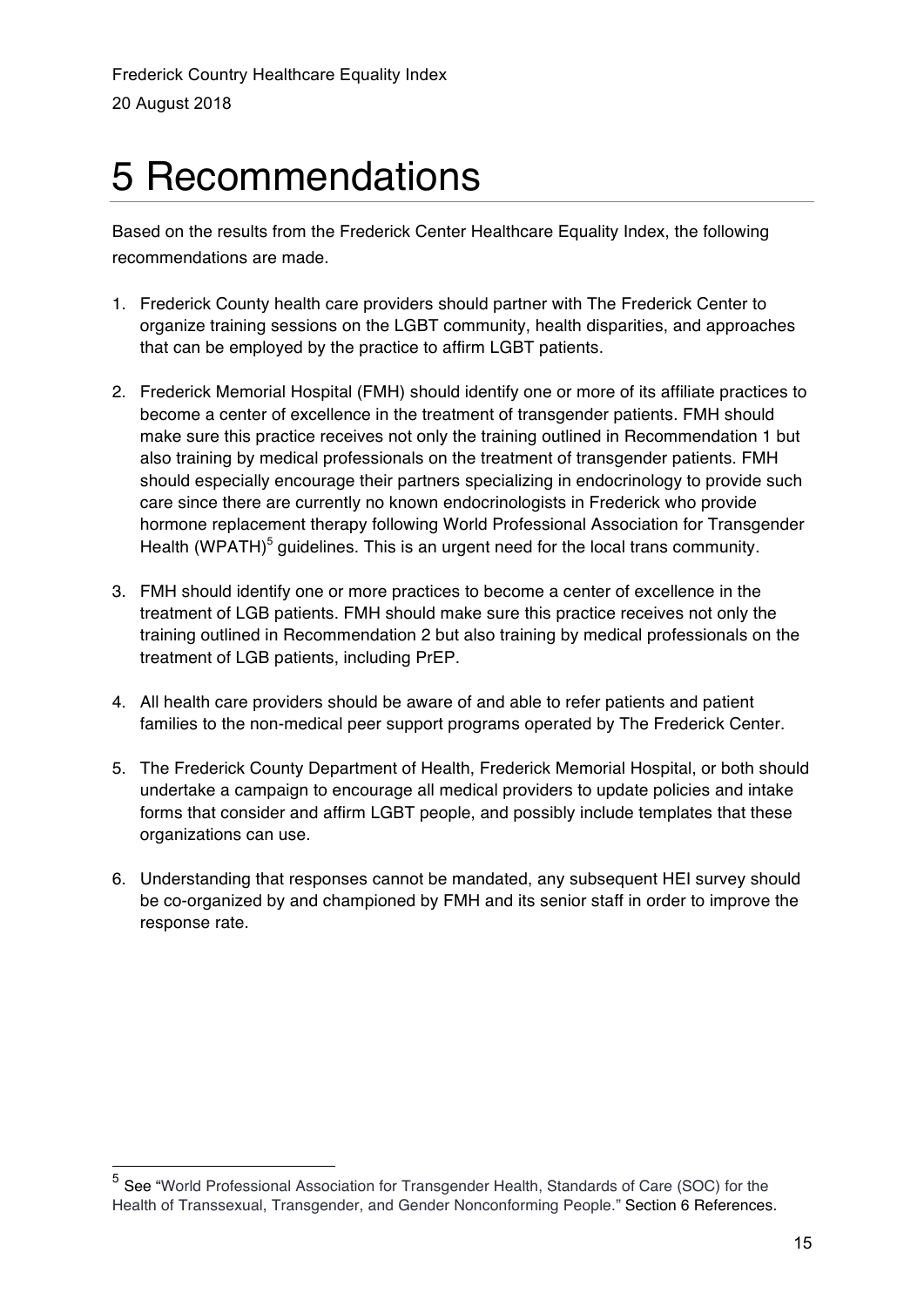# 6 References

"DataUSA: Frederick County, MD." 2016. Census Bureau. Available at: https://datausa.io/profile/geo/frederick-county-md/#category\_occupations

"Healthcare Equality Index 2018." Human Rights Campaign. Available at: https://assets2.hrc.org/files/assets/resources/HEI-2018- FinalReport.pdf?\_ga=2.159346362.1880162893.1524342600-569765457.1524342600

"Understanding the Health Needs of LGBT People." 2016. National LGBT Health Education Center: A Program of the Fenway Institute.

Available at: www.lgbthealtheducation.org/wp content/uploads/LGBTHealthDisparitiesMar2016.pdf

"World Professional Association for Transgender Health, Standards of Care (SOC) for the Health of Transsexual, Transgender, and Gender Nonconforming People." 2011. World Professional Association for Transgender Health. Available at: https://www.wpath.org/publications/soc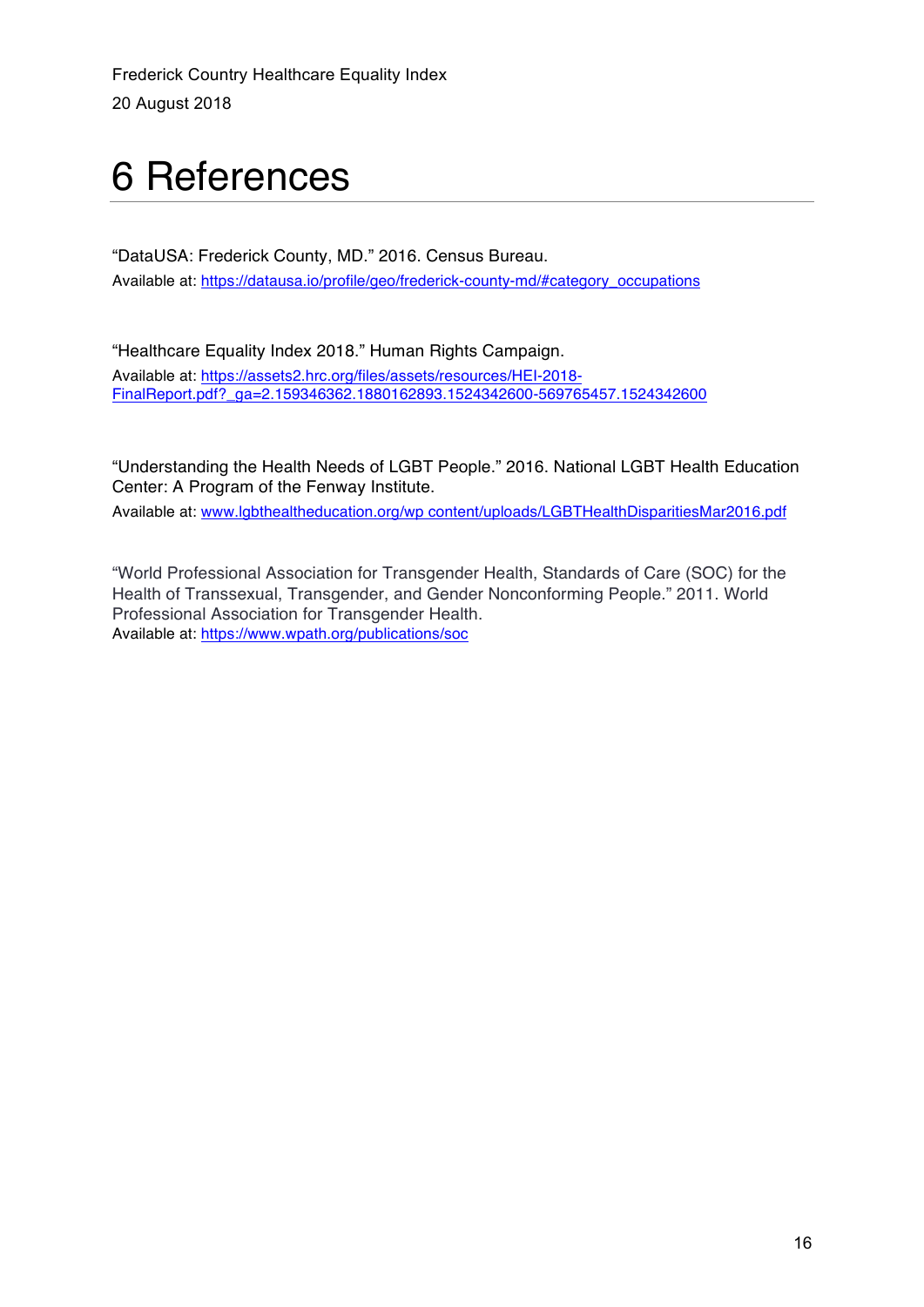# 7 Appendices

**7.1** Frederick Center Healthcare Equality Index Survey Instrument (see next page)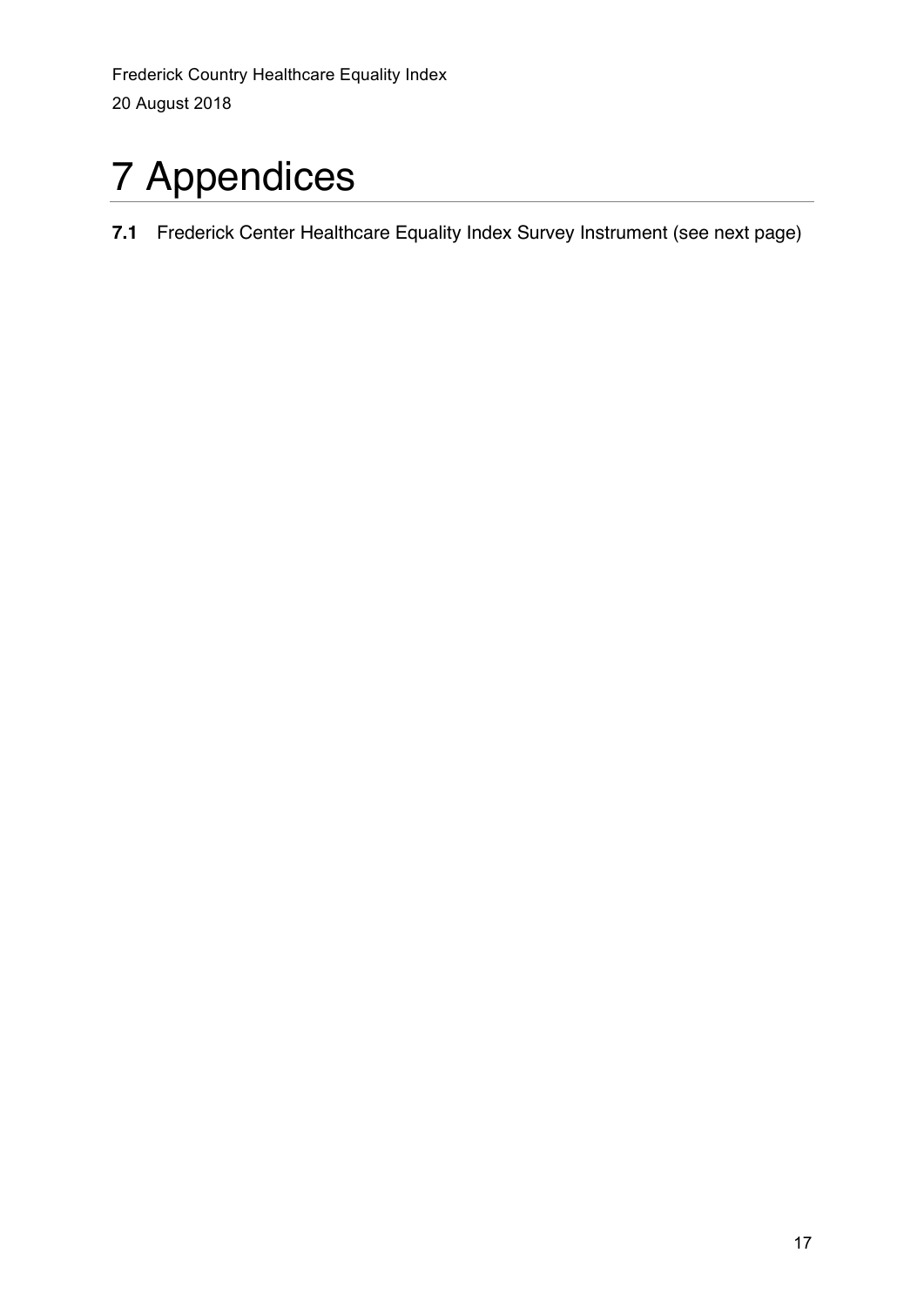**The Frederick Center is a 501(c)(3) organization that serves the Lesbian, Gay, Bisexual, Transgender (LGBT) community and its allies. Its vision is to be the leading organization for LGBT resources and advocacy in central Maryland. Based on community feedback, this summer we are studying LGBT health care from the perspective of health care providers practicing in Frederick County.**

**This brief survey will help us understand health care providers' comfort and confidence in delivering health services to our LGBT population. Using this data, we can develop programs for health care providers to help them create affirming medical experiences and optimally serve the** needs of their LGBT patients. This, in turn, will expand the pool of local medical services to LGBT **community members who now are forced to travel to Baltimore and Washington, DC, for care as well as help address gaps in medical outcomes between straight and LGBT patients.**

**This survey is geared to capture individual responses from doctors, nurse practitioners, physician's assistants, nurses, and others who are practicing health care in Frederick County. We encourage you to complete the survey whether or not you currently care for LGBT patients. Additional comments are welcomed and appreciated. A few questions may be of a sensitive nature -- if you are not comfortable answering any particular items, just leave those blank. The responses to this survey are anonymous.**

**We welcome you to share this survey link with other health care professionals in your practice setting as well as with colleagues practicing in Frederick County who may not have received the survey.**

Participants are invited to enter a drawing for a free pizza party for up to 10 people to be held at the **conclusion of this project. If you wish to be included in the drawing, please provide your office** phone number at the end of the survey. Thank you in advance for taking the time to complete this **survey. We value your collaboration as we endeavor to make Frederick County a more affirming place.**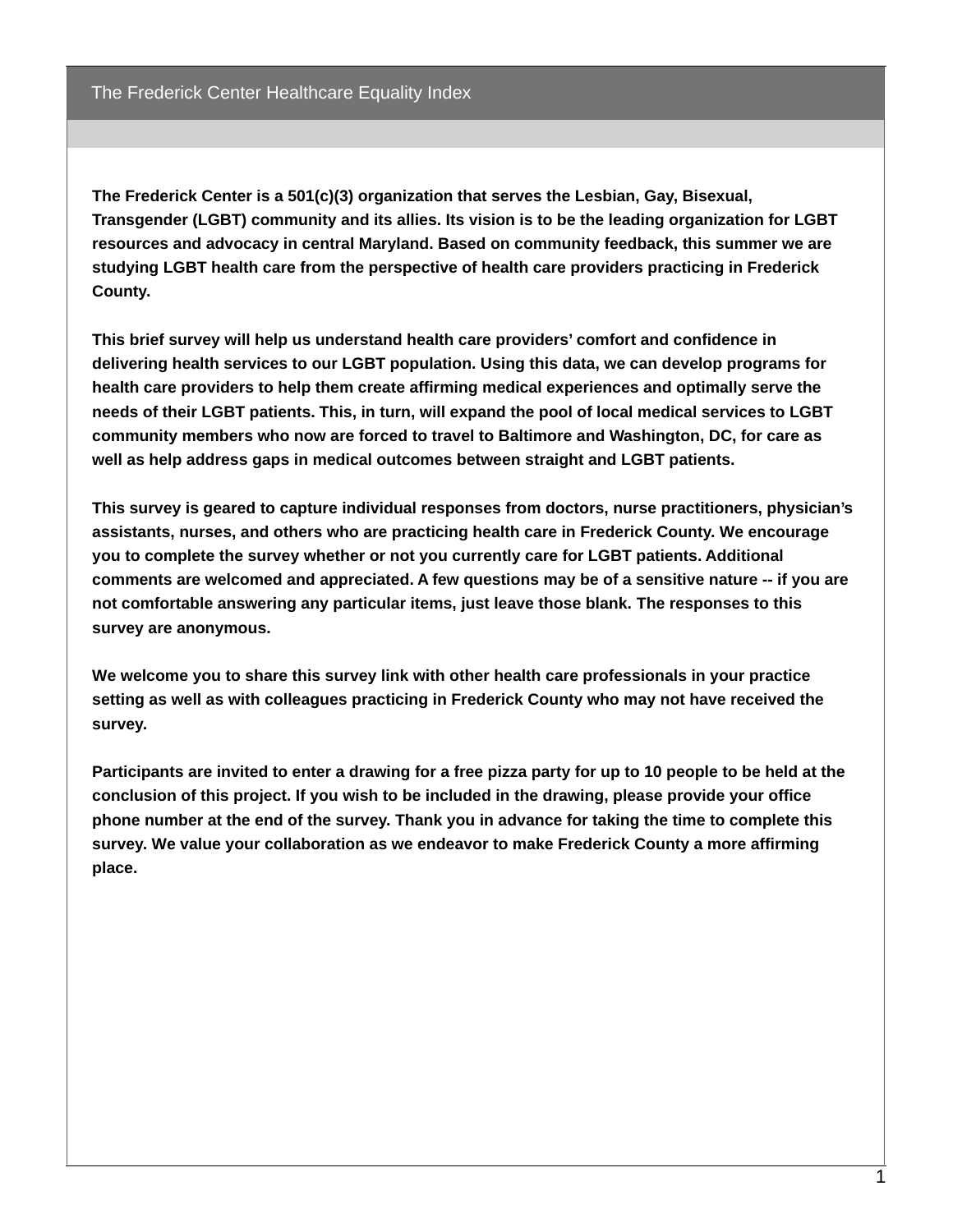#### **Investigators:**

**The investigators for this survey are Peter Brehm and Kate Ericksen, working under The Frederick Center, Inc. a non-profit 501 (c)(3).**

#### **Support:**

**This study is funded by The Frederick Center, Inc.**

#### **Purpose:**

**To examine health care providers' comfort and confidence in caring for patients with diverse sexual orientations and gender identities, in order to better develop programs to address the needs of both LGBT patients and their health care providers.**

#### **Confidentiality:**

**Responses are completely confidential. No names will be recorded on the survey instrument or identified in any report of the survey results.**

#### **Benefits and Risks:**

**Participation will provide important information to health policy in Frederick County. A few questions may be of a sensitive nature. Participants should leave blank or indicate "unsure" for any questions they prefer not to answer.**

**Contact Information: If you have any questions or concerns about this survey, please contact:**

**Kate Ericksen kericksen@thefrederickcenter.org PO Box 3231 Frederick, MD 21705**

**Peter Brehm pbrehm@thefrederickcenter.org PO Box 3231 Frederick, MD 21705**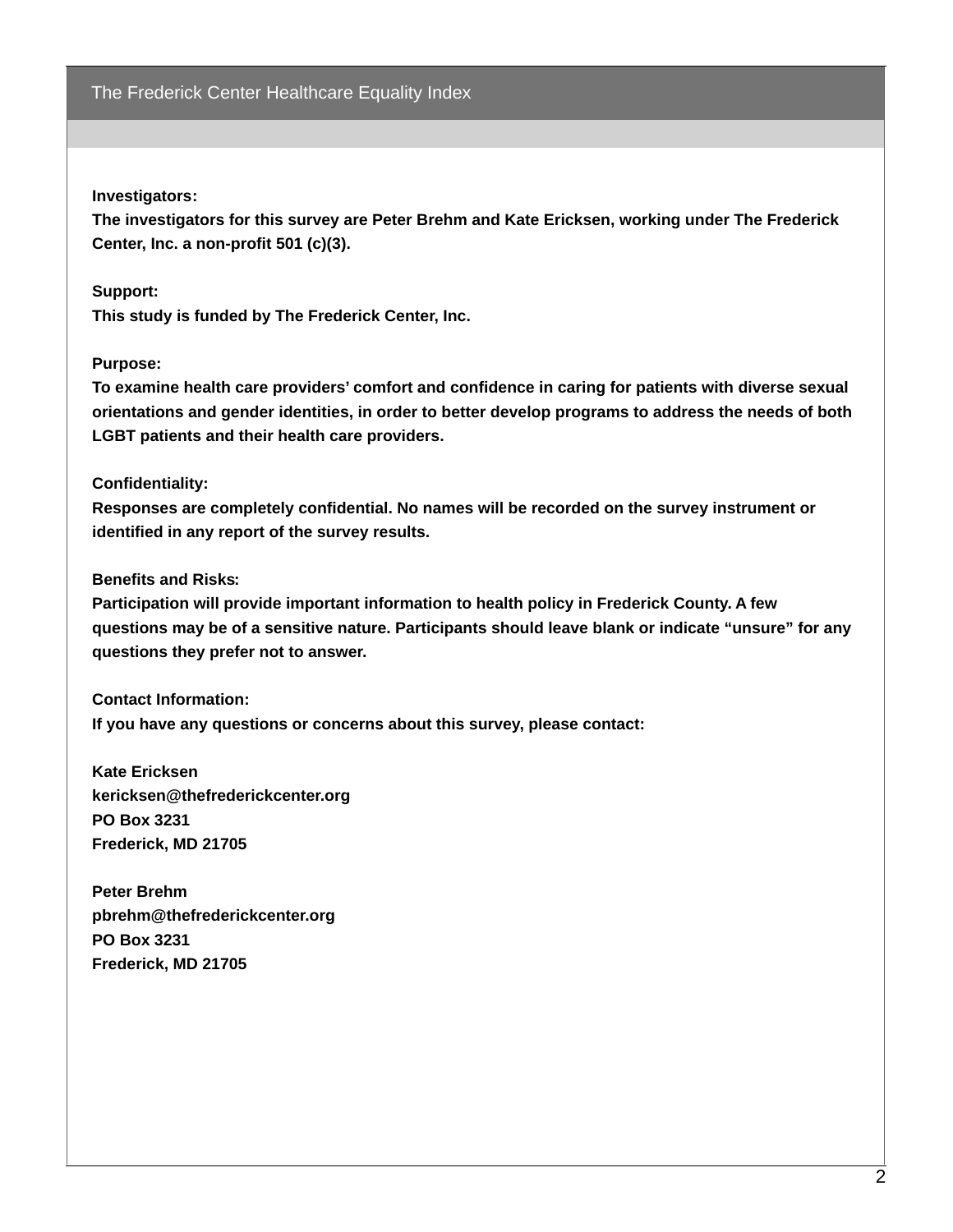#### **Vocabulary**

**This section provides a dictionary of terms relevant to the LGBT community. Please refer to this section if you have any questions regarding vocabulary throughout the survey. (Definitions are abstracted from the Human Rights [Campaign](http://www.hrc.org/resources/glossary-of-terms) and We Are [Family](http://www.wearefamilycharleston.org/ lgbt-a-z-glossary/))**

**For your convenience throughout the survey, click here to [open](https://docs.google.com/document/d/1wiVZq4ORIE0jn14tK7igNlIDiDvSdyI0rp7_ssNa5qc/edit?usp=sharing) this page in a new tab**

**Gay: A person who is emotionally, romantically or sexually attracted to members of the same gender.**

**Lesbian: A woman who is emotionally, romantically or sexually attracted to other women.**

**Bisexual: A person who is emotionally, romantically or sexually attracted to more than one sex or gender.**

**Transgender: A term for people whose gender identity and/or expression is different from cultural expectations based on the sex they were assigned at birth (ie. someone who was assigned male at birth, but identifies and presents as a woman).**

**Sex: The genetic and anatomical characteristics with which people are born, typically labeled ―male or ―female.**

**Gender Identity: One's innermost concept of self as male, female, a blend of both or neither – how individuals perceive themselves and what they call themselves. One's gender identity can be the same or different from their sex assigned at birth.**

**Gender Expression: The external appearance of one's gender identity, usually expressed through behavior, clothing, haircut or voice, and which may or may not conform to socially defined behaviors and characteristics typically associated with being either masculine or feminine.**

**Gender Non-Binary: An umbrella term for people whose gender identity is different from the traditional gender categories (male or female).**

**Transition: The process through which transgender people begin to live as the gender with which they identify, rather than the one typically associated with their sex assigned at birth. Transitions may include any combination of physical, social, and medical processes. Medical transition may include medical components like hormone therapy and gender affirmation surgeries.**

**Gender Affirmation Surgery: The surgical procedure (or procedures) by which a transgender person's physical appearance and function of their existing sexual characteristics are altered to**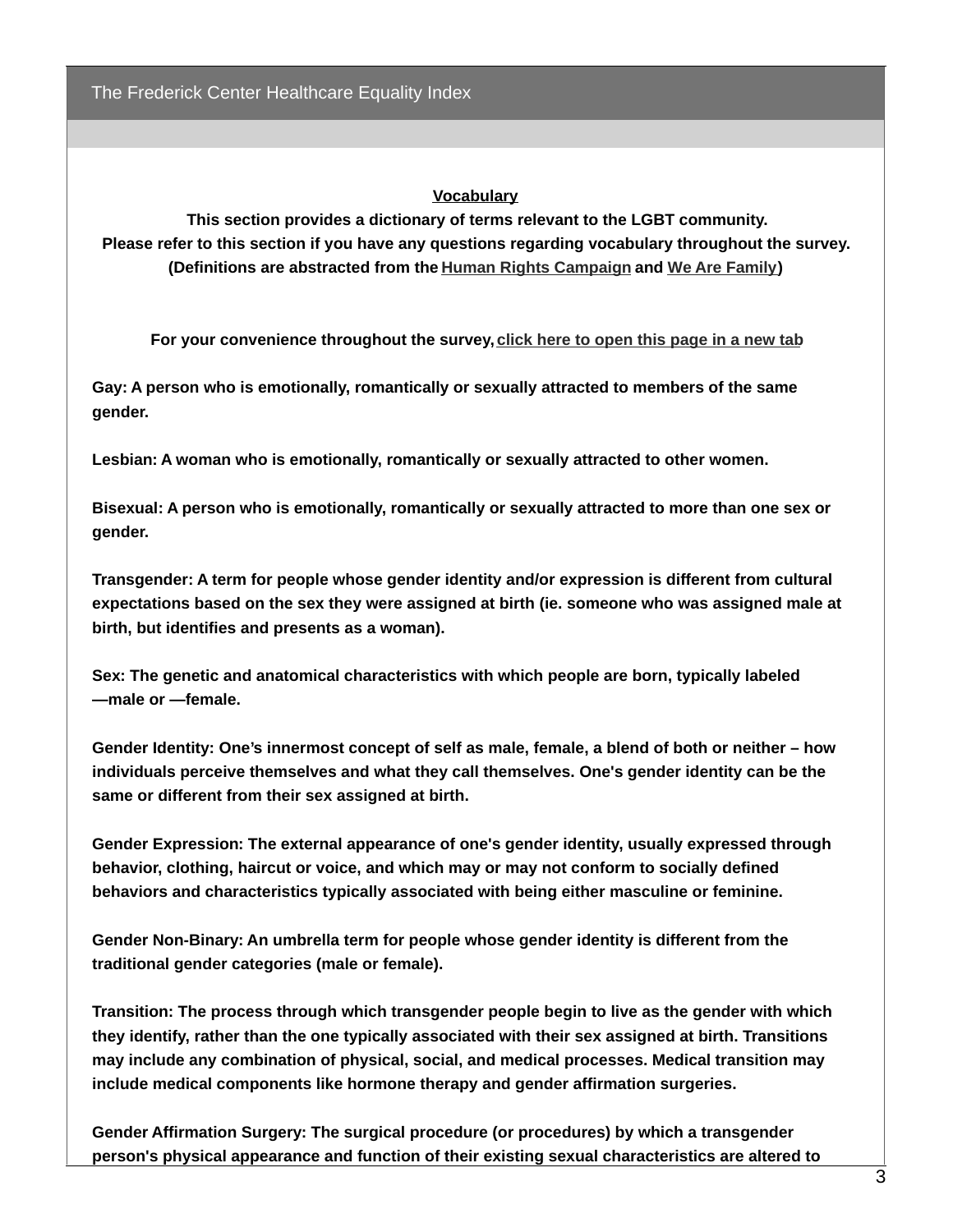**resemble that socially associated with their identified gender.**

**Men who have sex with men (MSM): Used primarily in the health care field to classify men who identify as heterosexual, but engage in sexual activity with other men.**

**Women who have sex with women (WSW): Women who identify as heterosexual, but engage in sexual activity with other women.**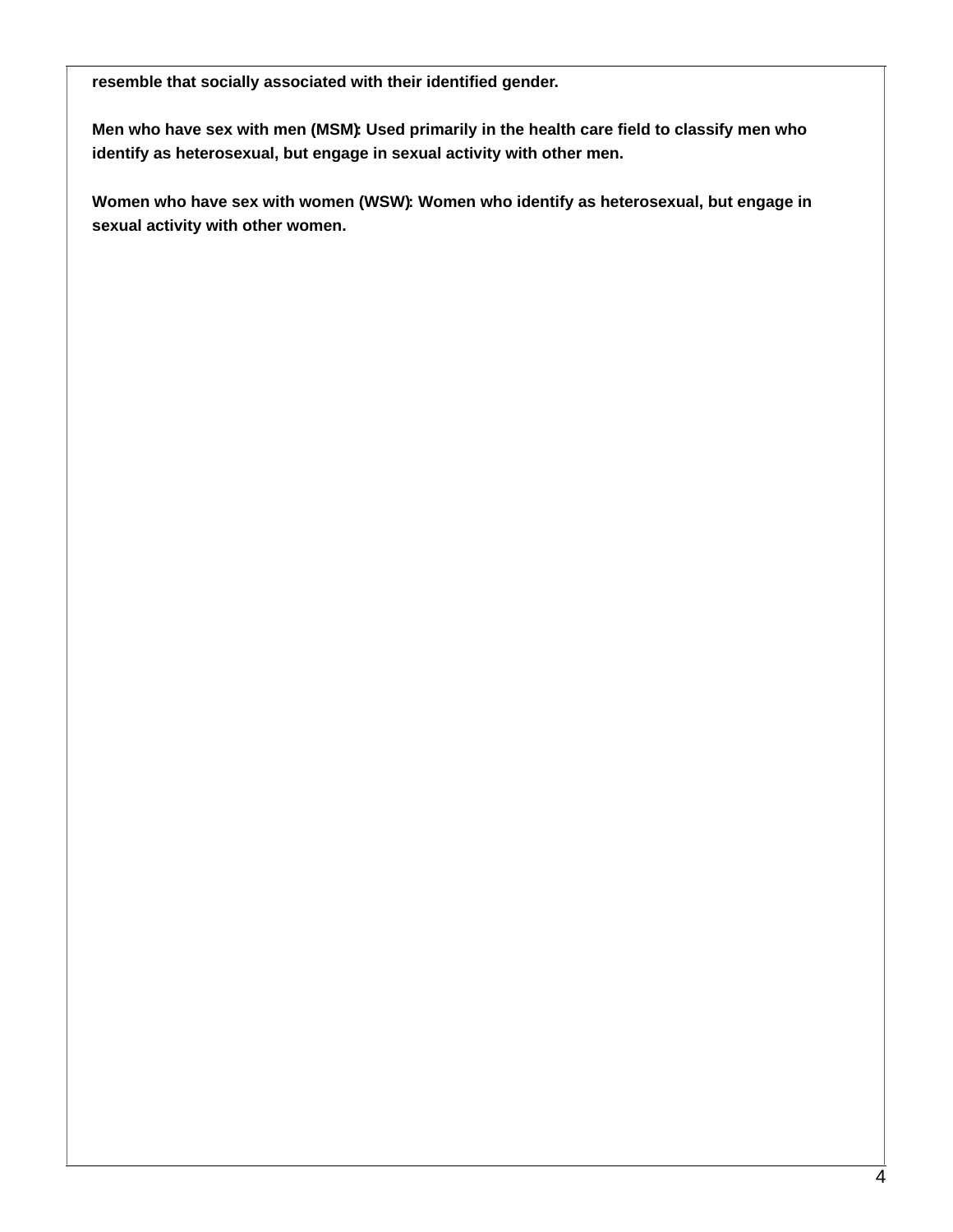| The Frederick Center Healthcare Equality Index                                        |  |  |  |
|---------------------------------------------------------------------------------------|--|--|--|
| Section 1. Frequency of Exposure to LGBT Patients                                     |  |  |  |
|                                                                                       |  |  |  |
| 1. Please indicate the medical practice you currently work in:                        |  |  |  |
| Pediatric medicine                                                                    |  |  |  |
| Adolescent medicine                                                                   |  |  |  |
| Family practice                                                                       |  |  |  |
| Internal Medicine                                                                     |  |  |  |
| Obstetrics/gynecology                                                                 |  |  |  |
| School-based health provider (including elementary, middle, high school, and college) |  |  |  |
| Other (please specify)                                                                |  |  |  |
|                                                                                       |  |  |  |
| 2. Please indicate your role as a health care provider:                               |  |  |  |
| Doctor                                                                                |  |  |  |
| <b>Medical Assistant</b>                                                              |  |  |  |
| Nurse                                                                                 |  |  |  |
| Nurse Midwife                                                                         |  |  |  |
| <b>Nurse Practitioner</b>                                                             |  |  |  |
| Physician's Assistant                                                                 |  |  |  |
| Others who fall under the umbrella of health care provider (please specify)           |  |  |  |
|                                                                                       |  |  |  |
|                                                                                       |  |  |  |
| 3. Typically, how many unique patients are seen by your practice monthly?             |  |  |  |
|                                                                                       |  |  |  |
|                                                                                       |  |  |  |
|                                                                                       |  |  |  |
|                                                                                       |  |  |  |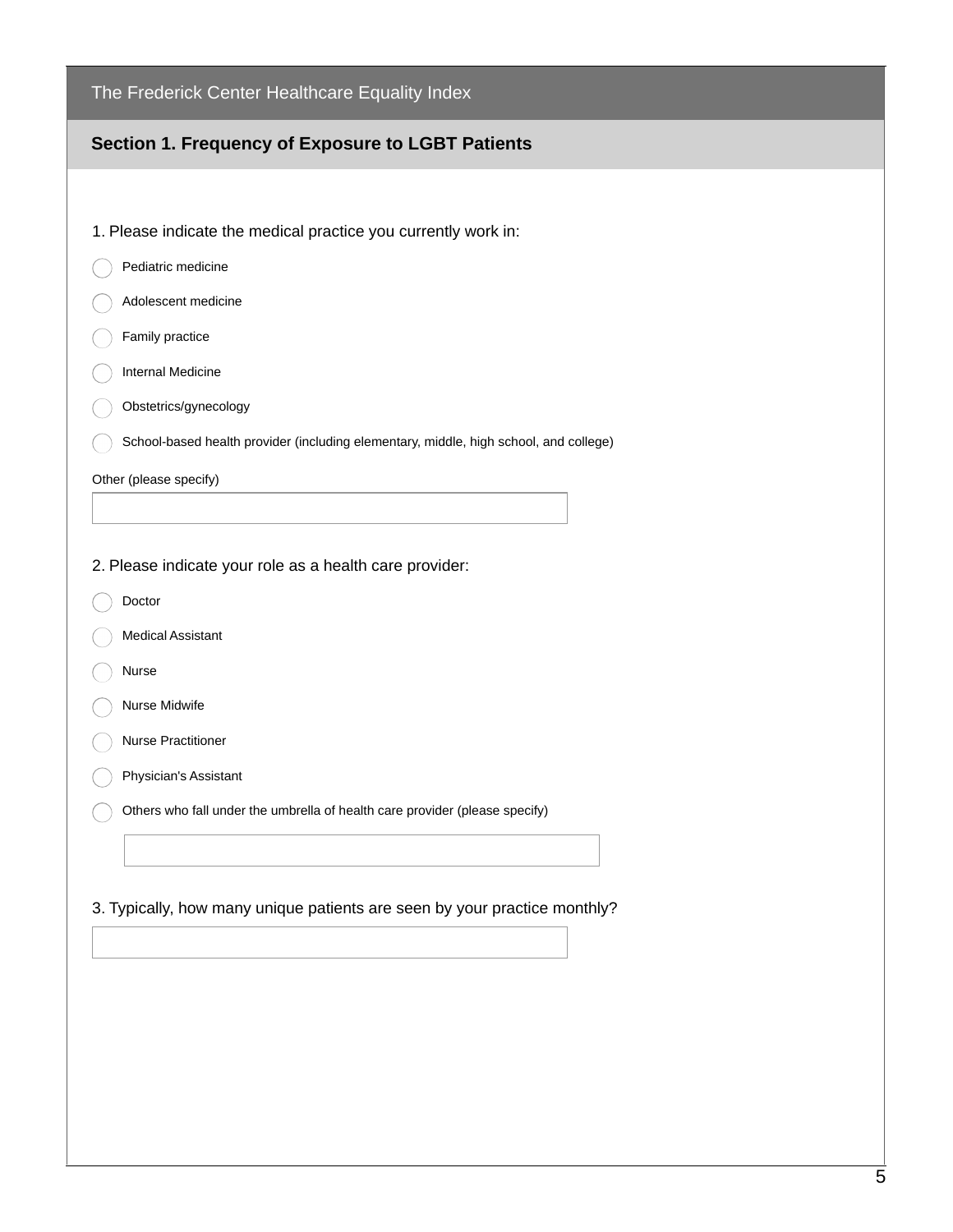| 4. Please indicate whether you have ever served patients within the following categories: |            |    |        |  |  |
|-------------------------------------------------------------------------------------------|------------|----|--------|--|--|
|                                                                                           | <b>Yes</b> | No | Unsure |  |  |
| Lesbians                                                                                  |            |    |        |  |  |
| Gay men                                                                                   |            |    |        |  |  |
| <b>Bisexual women</b>                                                                     |            |    |        |  |  |
| Bisexual men                                                                              |            |    |        |  |  |
| Transgender women (male-to-female)                                                        |            |    |        |  |  |
| Transgender men (female-to-male)                                                          |            |    |        |  |  |
| Gender non-binary people                                                                  |            |    |        |  |  |
| Men who have sex with men but do not identify as gay or bisexual<br>(MSM)                 |            |    |        |  |  |
| Women who have sex with women but do not identify as lesbian or<br>bisexual (WSW)         |            |    |        |  |  |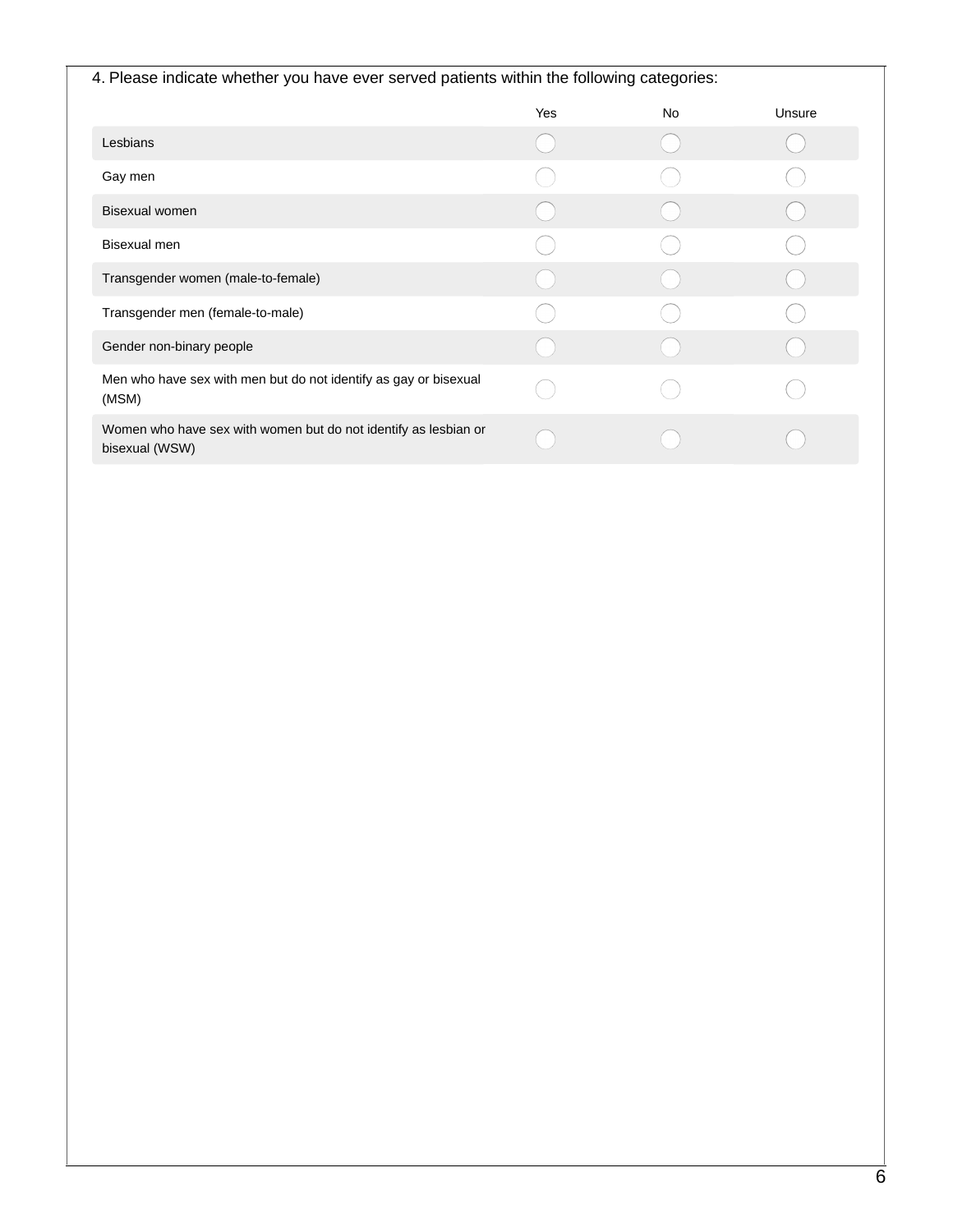#### **Section 2. Specific Workplace Policies and Practices**

#### 5. In your current practice setting…

|                                                                                                                                                              | Yes |           | <b>No</b> | Unsure |
|--------------------------------------------------------------------------------------------------------------------------------------------------------------|-----|-----------|-----------|--------|
| Do forms (written or electronic) ask for the patient's sexual orientation?                                                                                   |     |           |           |        |
| Do forms have an option for same-sex couples to indicate their relationship?                                                                                 |     |           |           |        |
| Do forms have an option for transgender and non-binary people to identify their<br>gender identity?                                                          |     |           |           |        |
| If information about sexual orientation or gender identity or expression is<br>collected, is it entered into the medical chart or electronic medical record? |     |           |           |        |
| Is there a written policy that prohibits patient discrimination on the basis of<br>sexual orientation?                                                       |     |           |           |        |
| Is there a written policy that prohibits patient discrimination on the basis of<br>gender identity or expression?                                            |     |           |           |        |
| Is there staff training/in-service about LGBT health issues?                                                                                                 |     |           |           |        |
| Has there been LGBT-specific cultural competency or sensitivity trainings?                                                                                   |     |           |           |        |
| 6. In your current practice setting                                                                                                                          |     |           |           |        |
|                                                                                                                                                              | Yes | <b>No</b> | Unsure    | N/A    |
| Does the practice provide HIV-specific testing and treatment?                                                                                                |     |           |           |        |
| Does the practice prescribe HIV pre-exposure prophylaxis (PrEP) or HIV post-<br>exposure prophylaxis (PEP)?                                                  |     |           |           |        |
| Does the practice prescribe and/or monitor hormone therapy for transgender<br>patients?                                                                      |     |           |           |        |

 $\bigcirc$ 

 $\bigcirc$ 

 $\bigcirc$ 

Does the practice have the knowledge and resources to refer transgender patients for gender affirmation surgery?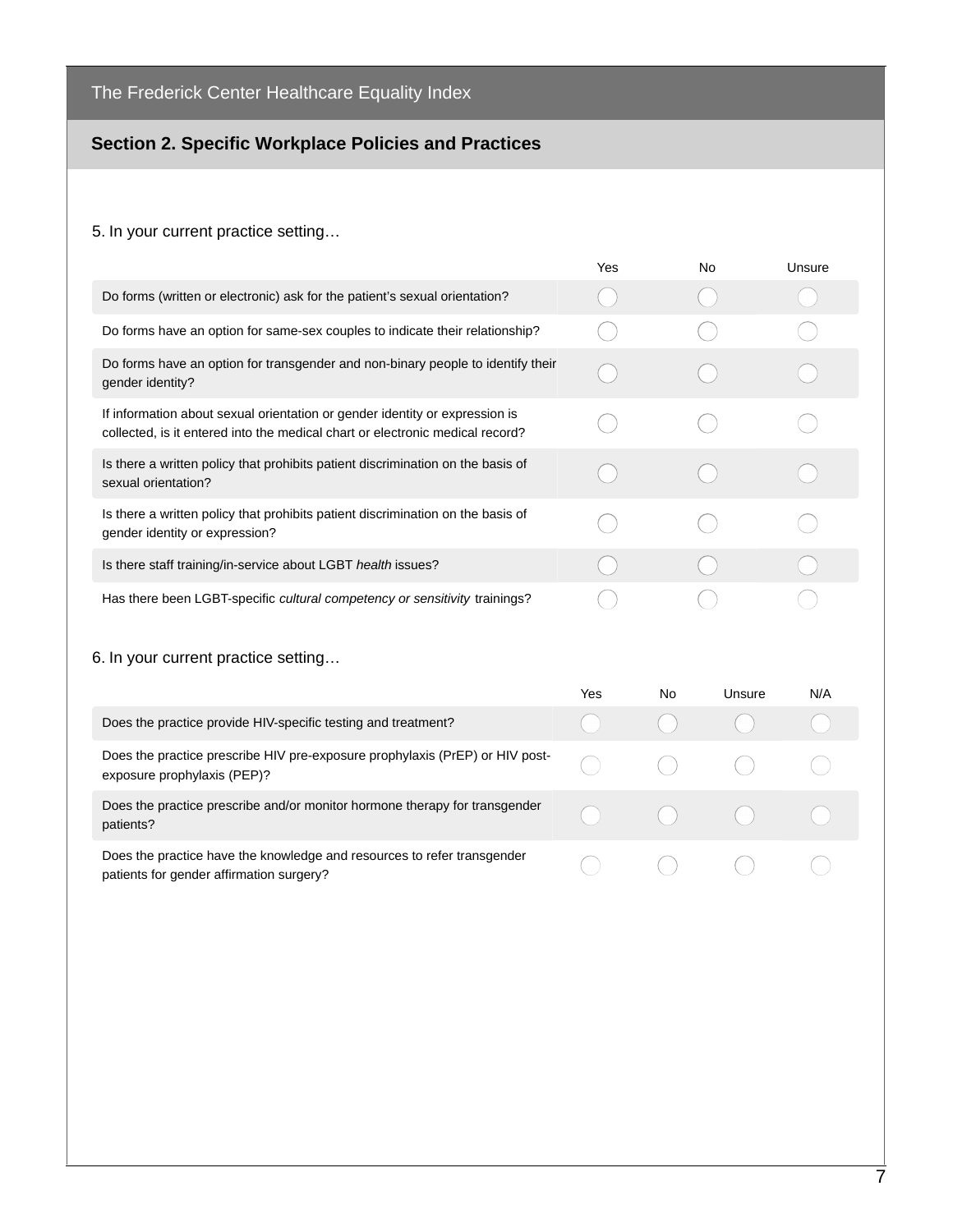#### **Section 3. Personal Experiences, Views, and Knowledge (Comfort and Confidence)**

7. How comfortable do you (or would you) feel *personally*...

|                                                         | Very |  | Verv<br>comfortable Comfortable Uncomfortable uncomfortable                                                                           | Unsure |
|---------------------------------------------------------|------|--|---------------------------------------------------------------------------------------------------------------------------------------|--------|
| Asking about a patient's sexual orientation?            |      |  | $\begin{pmatrix} 1 & 1 & 1 \\ 1 & 1 & 1 \\ 1 & 1 & 1 \end{pmatrix} \begin{pmatrix} 1 & 1 & 1 \\ 1 & 1 & 1 \\ 1 & 1 & 1 \end{pmatrix}$ |        |
| Asking about a patient's gender identity or expression? |      |  |                                                                                                                                       |        |

#### 8. How *comfortable* do you (or would you) feel *personally*, working with patients who are:

|                                                                             |                  |             |               | Very          |        |
|-----------------------------------------------------------------------------|------------------|-------------|---------------|---------------|--------|
|                                                                             | Very comfortable | Comfortable | Uncomfortable | uncomfortable | Unsure |
| Lesbians                                                                    |                  |             |               |               |        |
| <b>Bisexual women</b>                                                       |                  |             |               |               |        |
| Gay men                                                                     |                  |             |               |               |        |
| Bisexual men                                                                |                  |             |               |               |        |
| Transgender women (male-to-female)                                          |                  |             |               |               |        |
| Transgender men (female-to-male)                                            |                  |             |               |               |        |
| Gender non-binary people                                                    |                  |             |               |               |        |
| Men who have sex with men but do<br>not identify as gay or bisexual         |                  |             |               |               |        |
| Women who have sex with women but<br>do not identity as lesbian or bisexual |                  |             |               |               |        |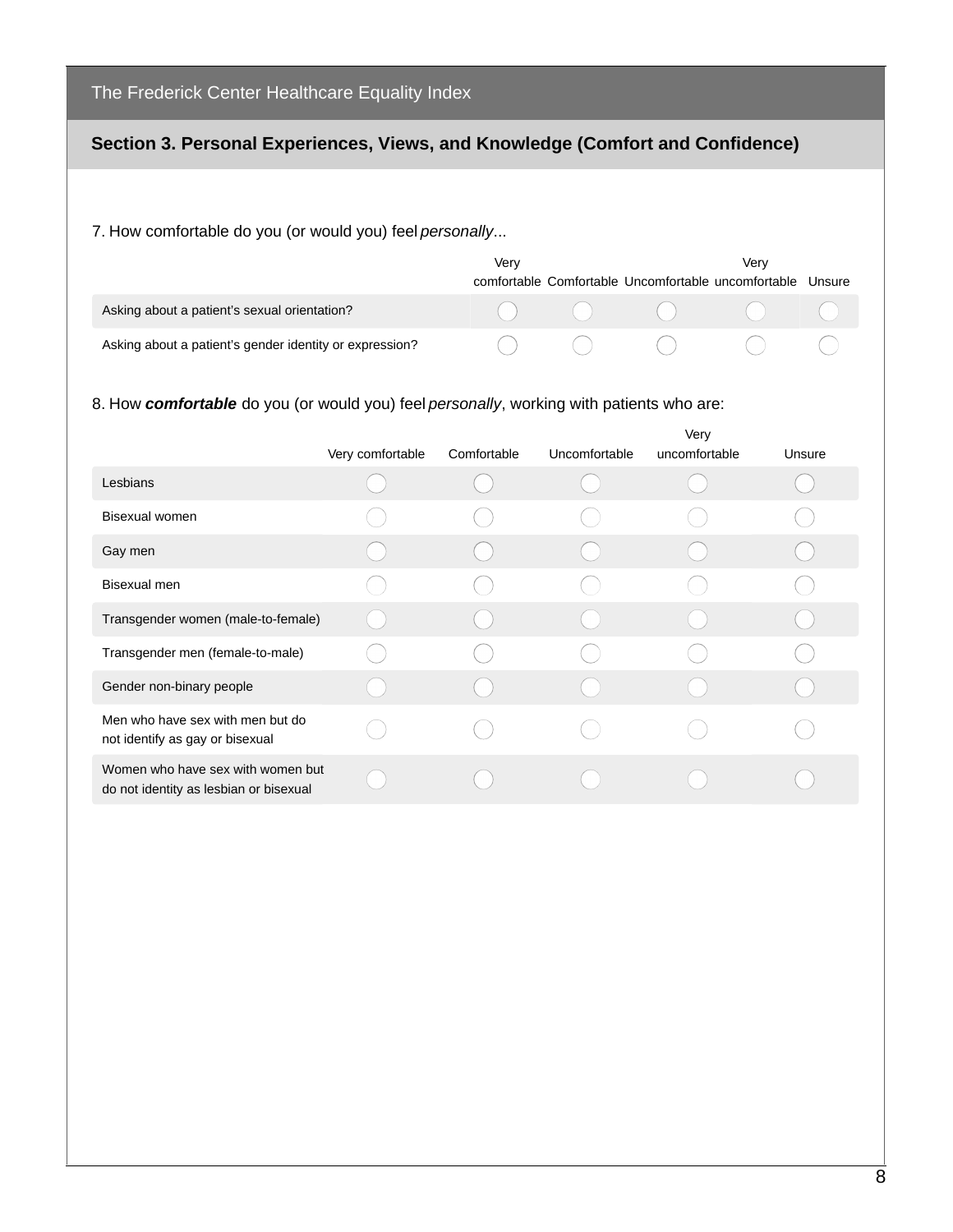| 9. How <b>confident</b> do you (or would you) feel personally, working with patients who are: |                |           |             |                  |        |  |  |
|-----------------------------------------------------------------------------------------------|----------------|-----------|-------------|------------------|--------|--|--|
|                                                                                               | Very confident | Confident | Unconfident | Very unconfident | Unsure |  |  |
| Lesbians                                                                                      |                |           |             |                  |        |  |  |
| <b>Bisexual women</b>                                                                         |                |           |             |                  |        |  |  |
| Gay men                                                                                       |                |           |             |                  |        |  |  |
| Bisexual men                                                                                  |                |           |             |                  |        |  |  |
| Transgender women (male-to-female)                                                            |                |           |             |                  |        |  |  |
| Transgender men (female-to-male)                                                              |                |           |             |                  |        |  |  |
| Gender non-binary people                                                                      |                |           |             |                  |        |  |  |
| Men who have sex with men but do<br>not identify as gay or bisexual                           |                |           |             |                  |        |  |  |
| Women who have sex with women but<br>do not identity as lesbian or bisexual                   |                |           |             |                  |        |  |  |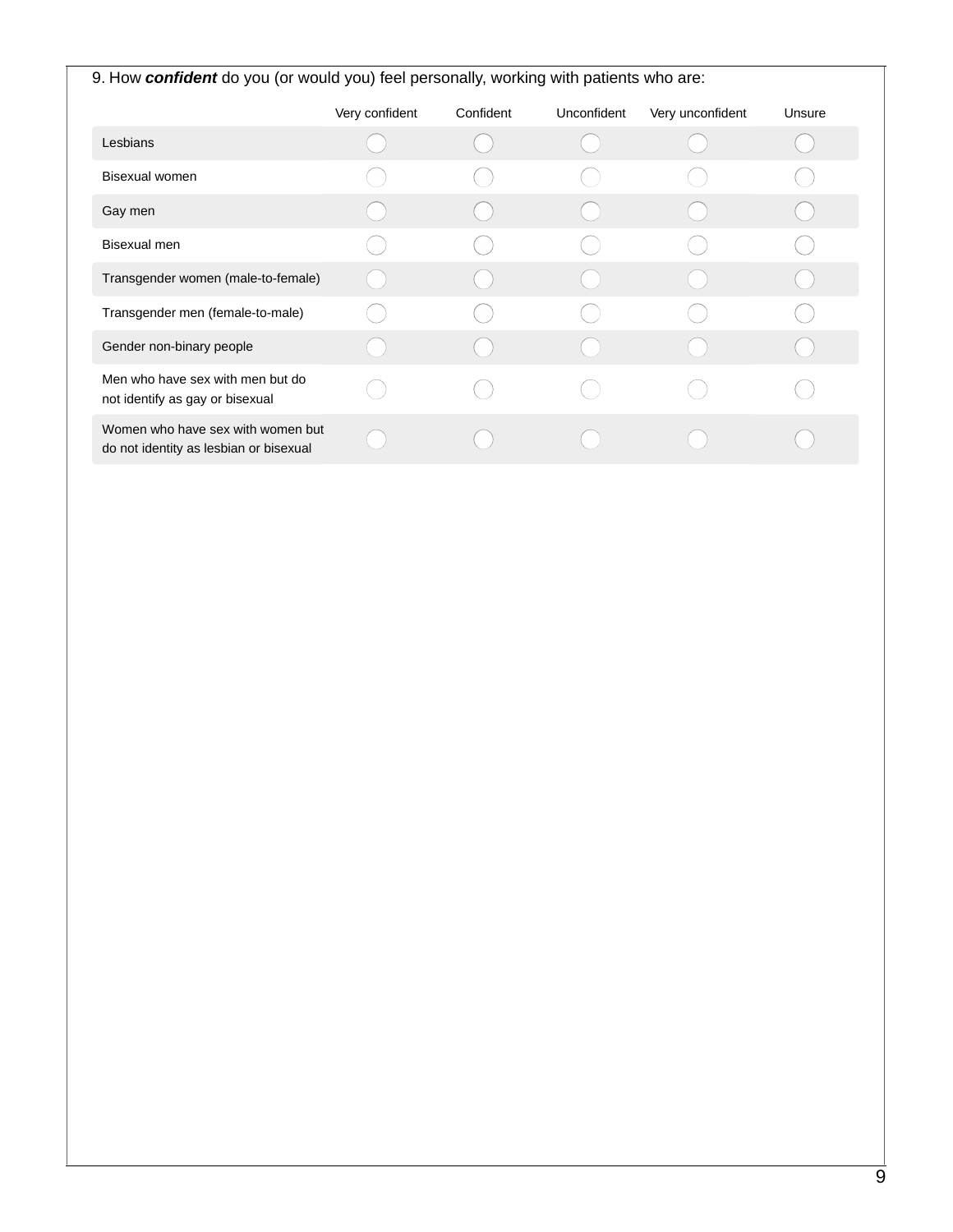#### **Section 3. Personal Experiences, Views, and Knowledge (Comfort and Confidence)**

#### 10. In the past year, how often have you…

|                                                                                                                                | Often | Sometimes | Rarely   | Never | Unsure |
|--------------------------------------------------------------------------------------------------------------------------------|-------|-----------|----------|-------|--------|
| Asked patients about their sexual orientation or identity                                                                      |       |           |          |       |        |
| Asked patients about their gender identity or asked if they had questions<br>about their gender                                |       | $($ )     | (        |       |        |
| Asked permission before recording information about sexual orientation or<br>gender identity or expression in a medical record |       |           | $\left($ |       |        |
| Attended LGBT-specific cultural competency or sensitivity trainings                                                            |       |           |          |       |        |
| Prescribed HIV pre-exposure prophylaxis (PrEP) or HIV post-exposure<br>prophylaxis (PEP) to a patient                          |       |           |          |       |        |

#### 11. In the past year, how often have you…

|                                                                                                                                                                                 | Often Sometimes Rarely Never Unsure |  | N/A |
|---------------------------------------------------------------------------------------------------------------------------------------------------------------------------------|-------------------------------------|--|-----|
| Referred an LGB person to another provider because you felt uncomfortable<br>treating them (select N/A if never treated an LGB patient)                                         |                                     |  |     |
| Referred an LGB person to another provider because you felt that you did not<br>have the confidence to treat them (select N/A if never treated an LGB patient)                  |                                     |  |     |
| Referred a transgender person to another provider because you felt<br>uncomfortable treating them (select N/A if never treated a transgender patient)                           |                                     |  |     |
| Referred a transgender person to another provider because you felt that you<br>did not have the confidence to treat them (select N/A if never treated a<br>transgender patient) |                                     |  |     |
| Prescribed and/or monitored hormone therapy for a transgender patient (select<br>N/A if never treated a transgender patient)                                                    |                                     |  |     |
| Referred a transgender patient for gender affirmation surgery (select N/A if<br>never treated a transgender patient)                                                            |                                     |  |     |
| Asked LGBT patients if they had durable power of attorney documents (select<br>N/A if never treated an LGBT patient)                                                            |                                     |  |     |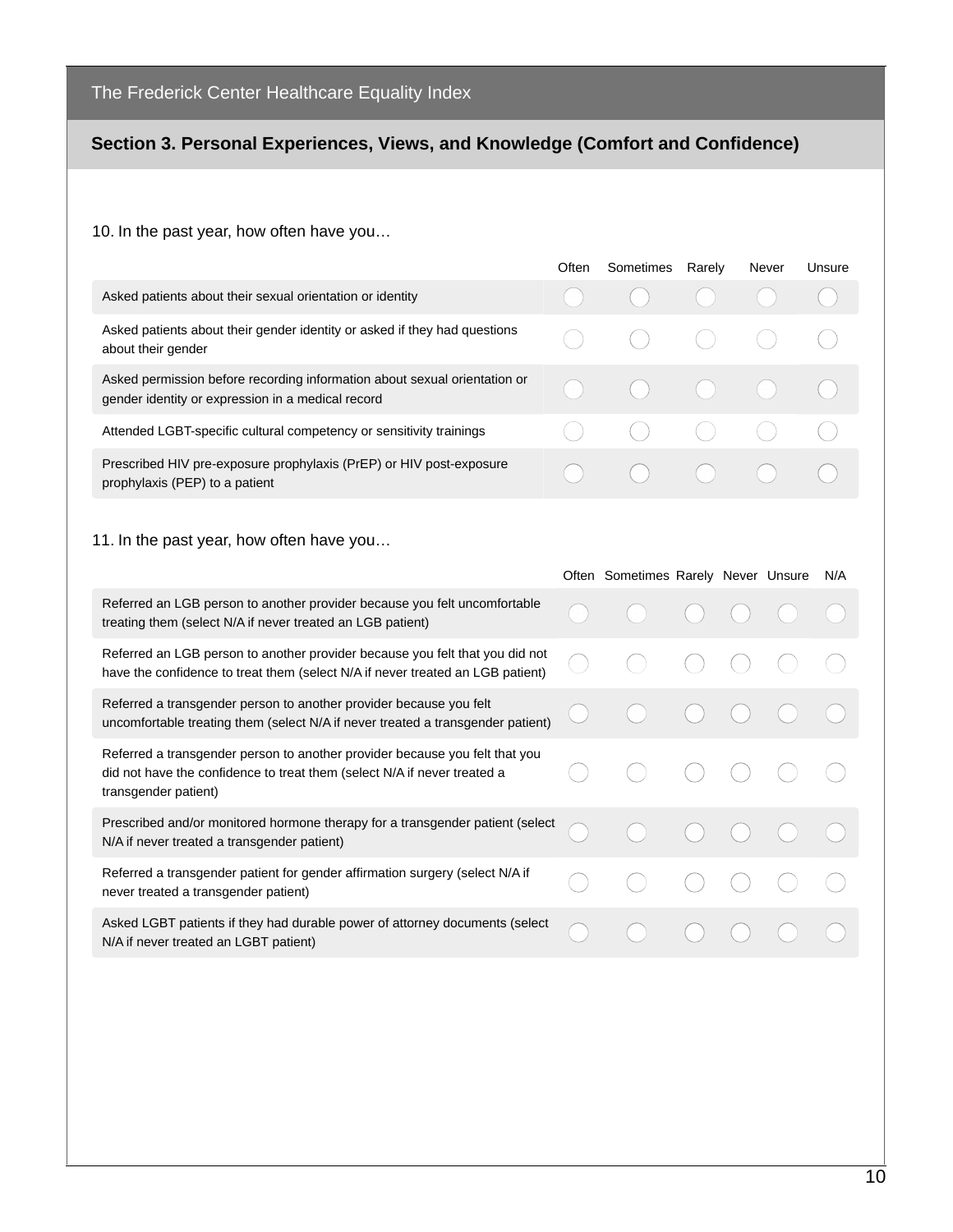| 12. Indicate whether the following statements are true or false:                      |      |       |        |
|---------------------------------------------------------------------------------------|------|-------|--------|
|                                                                                       | True | False | Unsure |
| Lesbians do not need pap tests as often as heterosexual women                         |      |       |        |
| Men who have sex with men should receive Hepatitis A & B vaccination                  |      |       |        |
| LGBT individuals smoke at higher rates than the general population                    |      |       |        |
| LGBT adults have lower rates of depression and anxiety than the general<br>population |      |       |        |
| Bisexuality can be a stable sexual orientation across the lifespan                    |      |       |        |
| With therapy, LGBT people can change their sexual orientation                         |      |       |        |
| Asking about a patient's sexual orientation is an invasion of privacy                 |      |       |        |
| Asking about a patient's gender identity or expression is an invasion of privacy      |      |       |        |